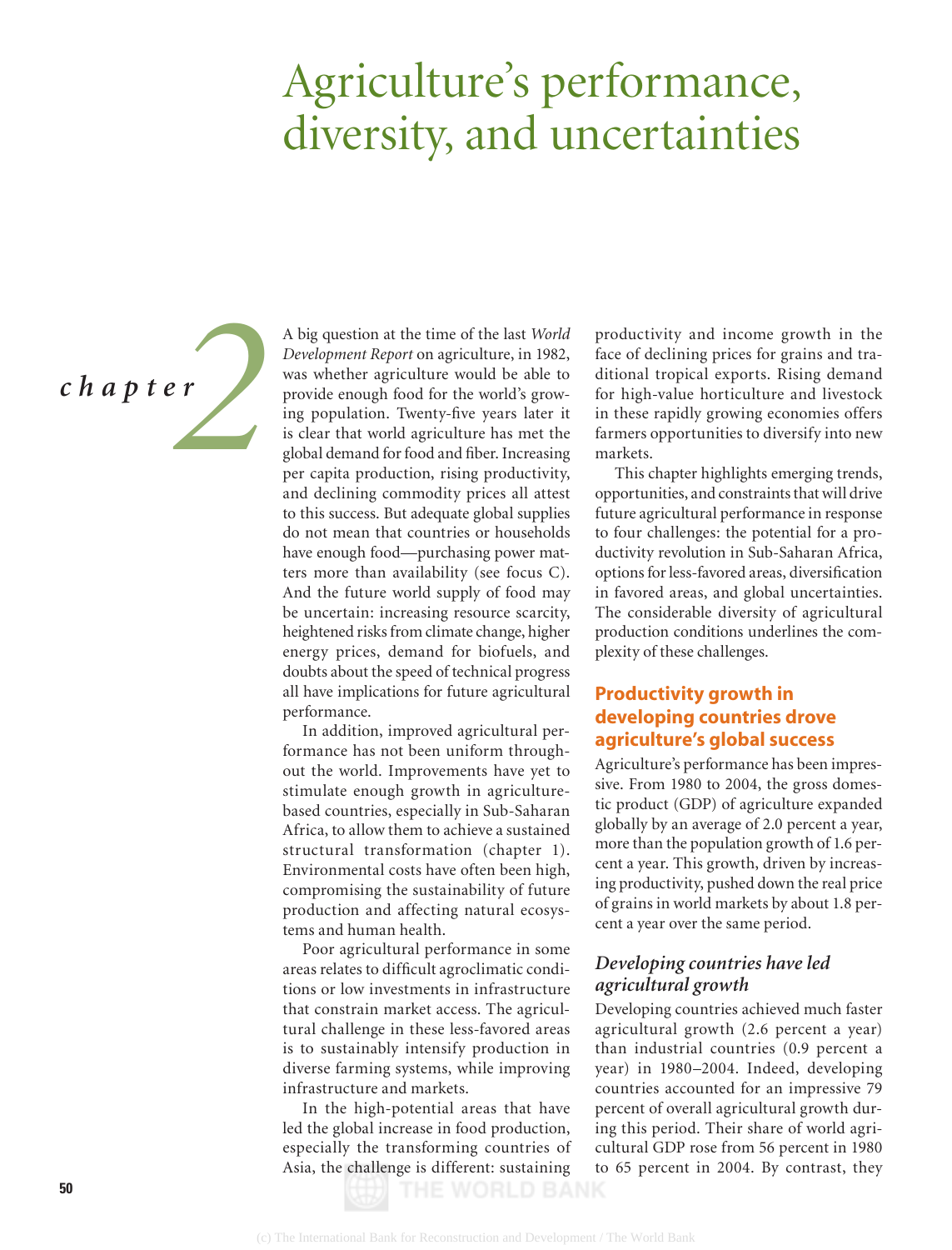accounted for only 21 percent of nonagricultural GDP in 2004.<sup>1</sup>

The transforming economies in Asia accounted for two-thirds of the developing world's agricultural growth.<sup>2</sup> The major contributor to growth in Asia and the developing world in general was productivity gains rather than expansion of land devoted to agriculture. Cereal yields in East Asia rose by an impressive 2.8 percent a year in 1961–2004, much more than the 1.8 percent growth in industrial countries (figure 2.1). Due to rising productivity, prices have been declining for cereals—especially for rice, the developing world's major food staple and for traditional developing-world export products, such as cotton and coffee.

## *Better technology and better policy have been major sources of growth*

Since the 1960s, rising cereal yields have been driven by widespread use of irrigation, improved crop varieties, and fertilizer (figure 2.2). Although crop improvements have extended well beyond the irrigated areas to embrace huge areas of rainfed agriculture, Sub-Saharan Africa has not participated in this agricultural success.

For millennia Asian agriculture has been intensified through irrigation, which continued to expand through the 1990s and into the 2000s. Today 39 percent of the crop area in South Asia is irrigated, 29 percent in East Asia and the Pacific, but only 4 percent in Sub-Saharan Africa.

Modern crop varieties of cereals began to be widely adopted in the 1960s. The area devoted to improved varieties has continued to expand, and by 2000 they were sown on about 80 percent of the cereal area in South and East Asia, up from less than 10 percent in 1970. After a late start, Sub-Saharan Africa is also expanding the use of improved cereal varieties, which covered 22 percent of the cereal area there in 2000.<sup>3</sup>

Chemical fertilizer use has also expanded significantly in most of the developing world, except Sub-Saharan Africa. The developing-country share of global fertilizer use has risen from about 10 percent in the 1960s to more than 60 percent today. Asian farmers are the major users, with use up sharply from an annual average of 6 kilograms per hectare in 1961–63 to 143 kilograms per hectare in 2000-02,<sup>4</sup> more than in developed countries. Higher fertilizer use accounted for at least 20 percent of the growth in developing-country agriculture (excluding dryland agriculture) over the past three decades.<sup>5</sup>

**Figure 2.1 Cereal yields rose, except in Sub-Saharan Africa**



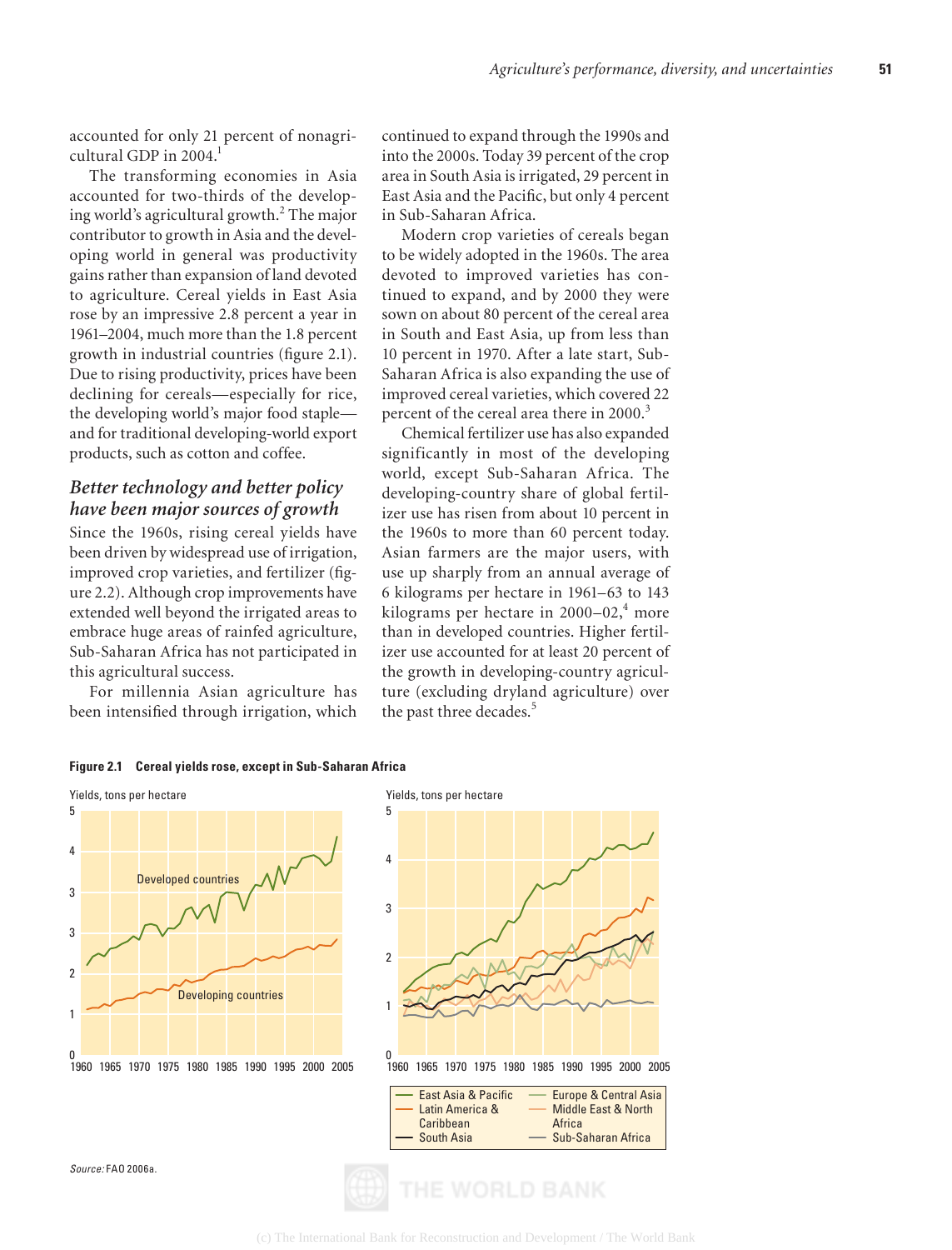

**Figure 2.2 Modern inputs have expanded rapidly but have lagged in Sub-Saharan Africa**

Sources: Evenson and Gollin 2003; FAO 2006a.

Livestock expansion has also contributed to the high agricultural growth rates. Livestock is one of the fastest growing subsectors in developing countries, where it already accounts for a third of agricultural GDP.<sup>6</sup> Production of meat has doubled over the last 15 years, led by a 7 percent annual increase in poultry production.

The combination of these breakthroughs produced steady growth in total factor productivity (TFP), especially in Asia at 1–2 percent a year.<sup>7</sup> TFP growth was responsible for half of output growth after 1960 in China and India, and 30–40 percent of the increased output in Indonesia and Thailand, greatly reducing pressure on increasingly scarce land.<sup>8</sup> Investments in science, roads, and human capital from the 1960s, combined with better policies and institutions, were the major drivers that made the agricultural productivity gains possible.<sup>9</sup>

Decompositions of productivity gains consistently point to investment in research and development (R&D) as major sources of growth.10 Hybrid rice alone is estimated to have contributed half of the rice yield gains in China from 1975 to 1990.<sup>11</sup> Improved varieties contributed 53 percent of total factor productivity gains in the Pakistan Punjab from 1971 to 1994. Even in Sub-Saharan Africa, the impact of R&D has been identified as important in its (limited) productivity growth.<sup>12</sup> Infrastructure, especially roads, has also been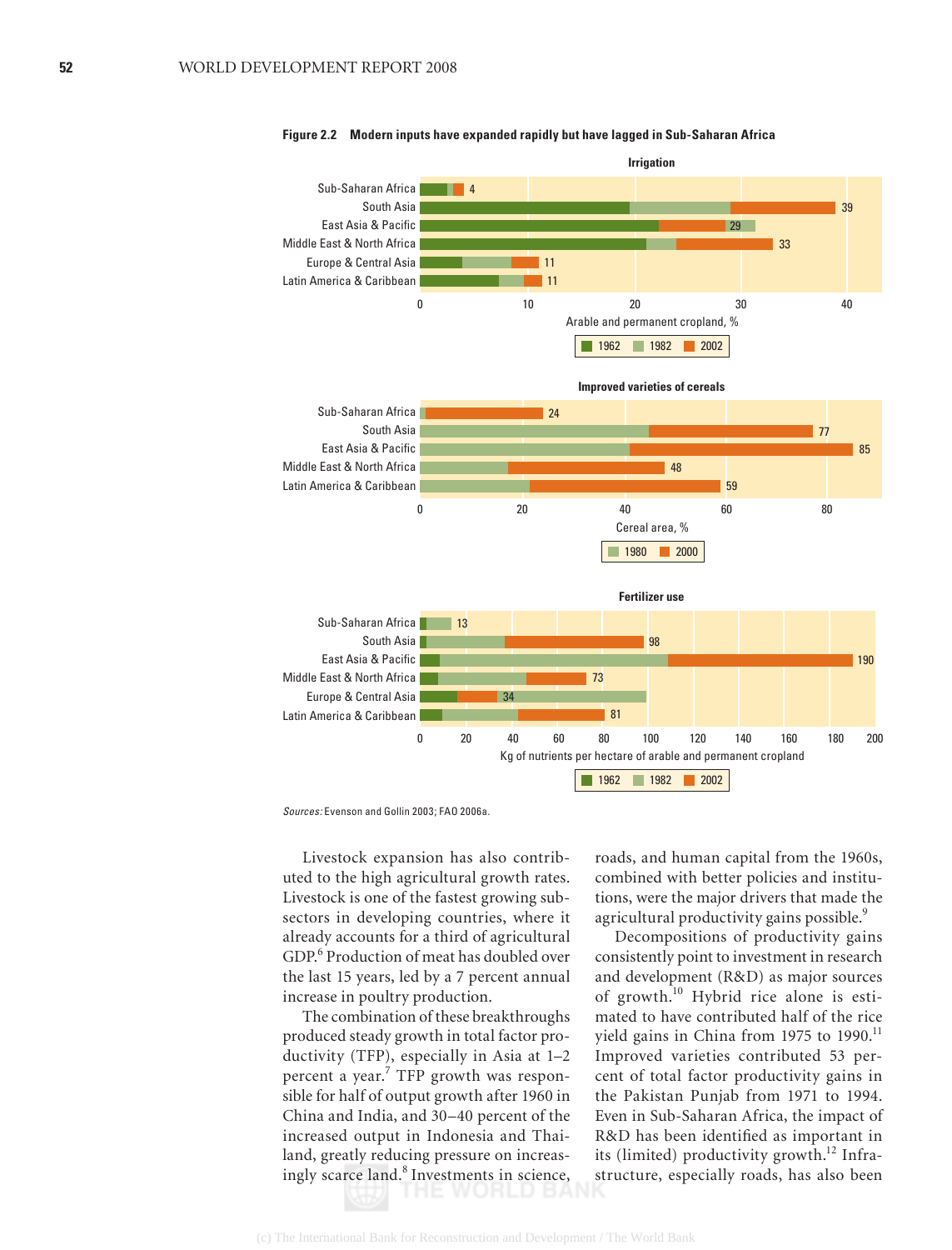an important factor in agricultural growth in Asia. In India, investments in rural roads contributed about 25 percent of the growth in agricultural output in the 1970s, with high payoffs.<sup>13</sup> Investments in human capital—improved education, health, and nutrition—have repeatedly been shown to increase aggregate productivity.<sup>14</sup> One study for Sub-Saharan Africa found a significant positive impact of calorie availability on agricultural productivity, providing evidence of the interdependence of malnutrition, hunger, and agricultural growth.<sup>15</sup>

Policy and institutional changes are also likely to have been major sources of productivity growth, although few studies have explicitly quantified the impacts. One such study is the well-documented impact of the household responsibility system in China, in which institutional and policy reform was the dominant factor promoting agricultural growth and reducing rural poverty during 1978–84.<sup>16</sup>

Despite this progress, long-term productivity growth could have been higher and ecosystem and health costs reduced if the environmental costs of modern technology had been avoided. As much as a third of the productivity gains from technical progress in China and Pakistan have been negated by soil and water degradation, and this does not include the offsite pollution costs.<sup>17</sup>

## **Growth across regions and countries has been uneven**

The progress in agricultural growth in developing countries has been dominated by the significant gains in Asia, especially in China. Growth in Sub-Saharan Africa has averaged nearly 3 percent over the past 25 years, close to the average for all developing countries. But the growth per capita of agricultural population in Sub-Saharan Africa (a crude measure of agricultural income) has been only 0.9 percent, less than half that in any other region and well below the star performer, East Asia and the Pacific, at 3.1 percent. Latin America had lower agricultural growth than Sub-Saharan Africa, but with Latin America's declining agricultural population, the growth per capita of agricultural population has averaged a healthy 2.8 percent a year (figure 2.3).

In most cases, countries with high growth rates of agricultural value added per capita of agricultural population—such as China (3.5 percent annual growth rate), Malaysia (3.1 percent), and Vietnam (2.4 percent)—were also good performers in rural poverty reduction (see focus A). But Brazil (5.3 percent annual growth rate) and Pakistan (2.4 percent) have been less successful in reducing poverty, mainly because of the highly unequal ownership of and access to productive assets such as land and irrigation water.<sup>18</sup>

The distinguishing feature of Sub-Saharan growth is the high variability among countries and over time. Over the past 25 years, only Nigeria, Mozambique, Sudan, and South Africa maintained agricultural growth rates per capita of agricultural population above 2 percent a year, while seven countries had rates below 1 percent a year and another six countries had negative per capita growth. Many countries had significant periods of negative growth associated with conflicts or economic crises.

The growth rate of agricultural GDP per capita of agricultural population for the region was close to zero during the early 1970s and negative through the 1980s and early 1990s. But with positive growth rates in the last 10 years, this trend has been reversed, suggesting that the stagnation in

#### **Figure 2.3 Growth in agricultural GDP per agricultural population is lowest in Sub-Saharan Africa**

Annual growth rate 1980–2004, %

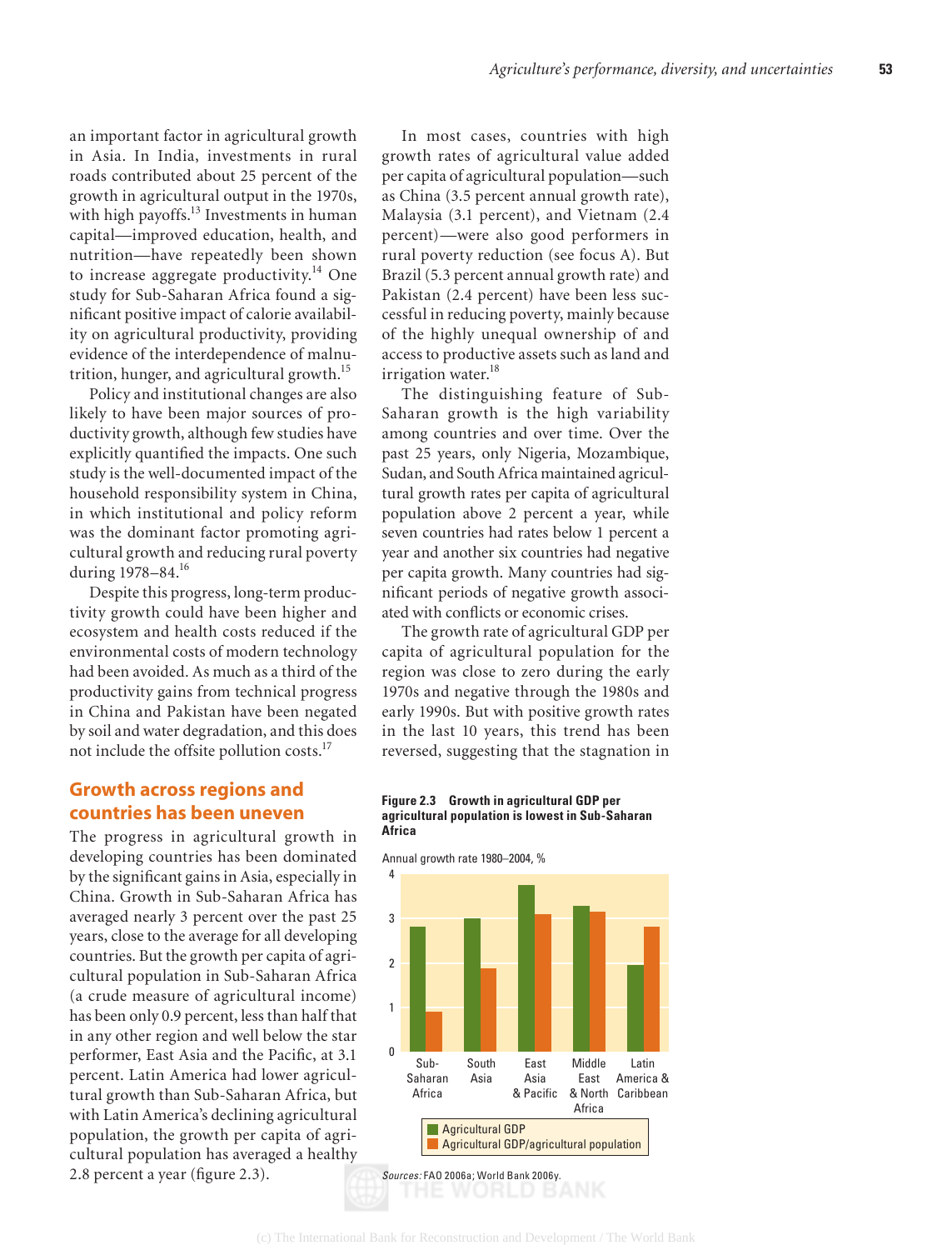#### **Figure 2.4 Stagnation in Sub-Saharan African agriculture may be over**

(Growth in agricultural GDP per capita of agricultural population in Sub-Saharan Africa)



Sources: FAO 2006a; World Bank 2006y.

Sub-Saharan African agriculture may be over (figure 2.4). Improvements in agricultural performance coincide with better macroeconomic policies and higher commodity prices (chapter 1). But food production is still lagging (box 2.1).

Another characteristic of Sub-Saharan Africa is the generally poor yields of food staples, even in the most recent period. The green revolution breakthrough in cereal yields that jump-started Asia's agricultural and overall economic growth in the 1960s and 1970s has not reached Sub-Saharan Africa, where the adoption of productivityenhancing inputs has been low (figure 2.2). There are many reasons for this: dependence on rainfed agriculture, diverse food crops, poor infrastructure, policy discrimination against agriculture, and low investment (box 2.1).

# **Differences in performance reflect different underlying conditions**

The different performances of countries and regions in part reflect the huge diversity of agricultural production systems—their agroclimatic potential, their population density, their infrastructure. Many of these

factors can now be readily quantified and mapped against agricultural areas and populations using geographical information systems.

# *Both agroecological conditions and market access matter*

Agricultural potential, especially that of rainfed agriculture, is highly sensitive to soil quality, temperature, and rainfall. Two-thirds (1.8 billion) of the developing world's rural population lives in areas with favorable agroecological potential—that is, irrigated areas (42 percent of the rural population) or humid and semihumid rainfed areas with reliable moisture (26 percent of the rural population) (map  $2.1$  and figure 2.5).19 But one-third (820 million people) live in less favored rainfed regions, characterized by frequent moisture stress that limits agricultural production (arid and semiarid areas of map 2.1). Although these less-favored areas account for 54 percent of the agricultural area (45 percent of the cropped area), they produce only 30 percent of the total value of agricultural production. Latin America, the Middle East and North Africa, and Sub-Saharan Africa all have fairly high shares of rural population in these moisture-stressed areas.

Performance also relates to access to markets and services. Rural areas by definition are spatially dispersed, which affects the costs of transport, the quality of public services, and the reliance on subsistence production. In developing countries 16 percent of the rural population (439 million people) lives in areas with poor market access, requiring five or more hours to reach a market town of 5,000 or more (map 2.2). About half the agricultural area in these remote regions has good agricultural potential but lacks the infrastructure to integrate into the wider economy. In Sub-Saharan Africa and the Middle East and North Africa, the percentage of rural population with poor market access is much higher, more than 30 percent (figure 2.5). In South Asia, only 5 percent live in remote areas, and 17 percent in East Asia and the Pacific. Poor market access reflects low investments in infrastructure, often due to low population density (box 2.2).

Note: Line is for data smoothed by locally weighted regressions.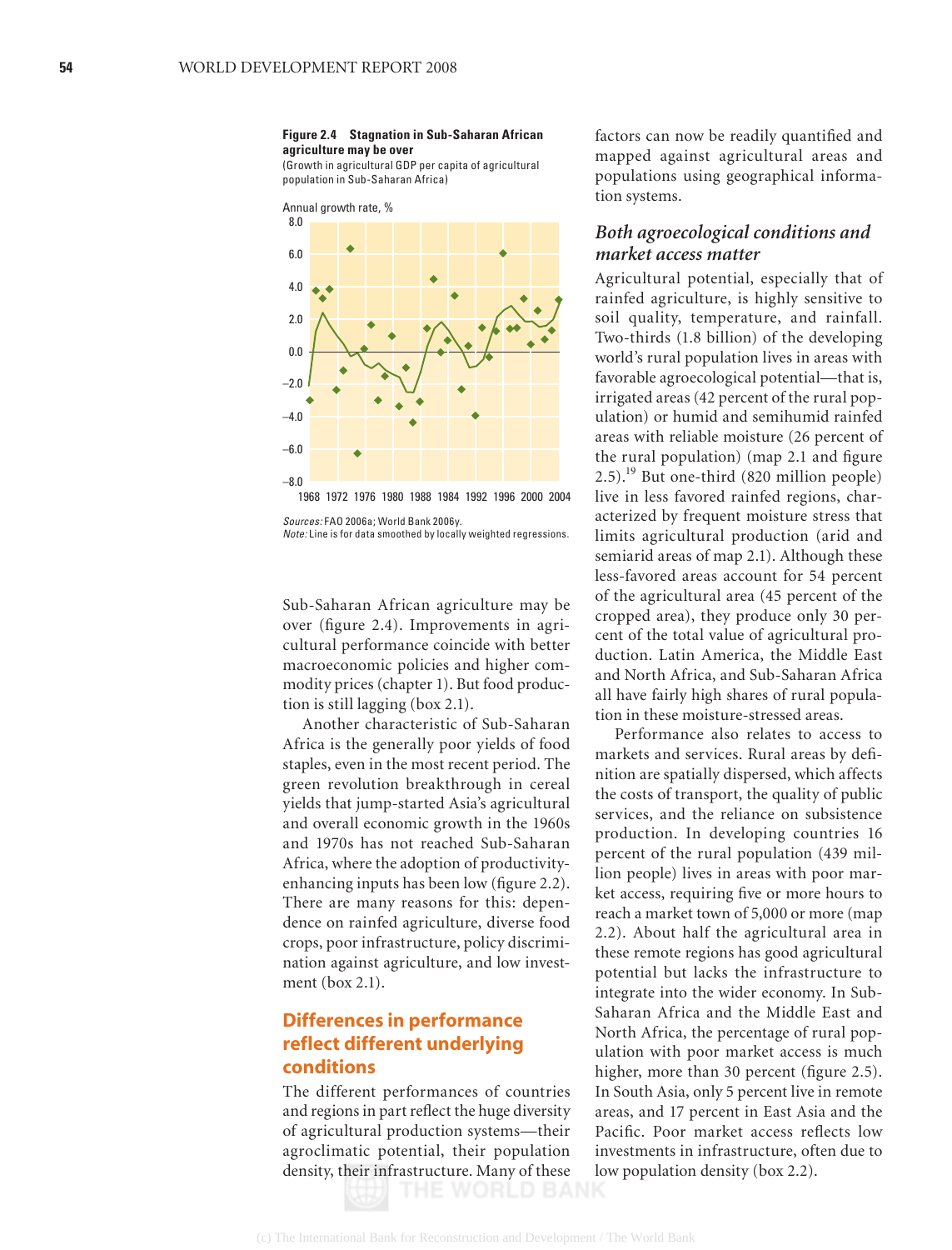# **BOX 2.1** *The green revolution in food staples that didn't happen: Sub-Saharan Africa's variegated palette*

The expansion of food production has taken quite different courses in Asia and in Sub-Saharan Africa, where increases in food staples were achieved largely by expanding the area cultivated, as shown in the figure below.

**Population density—low?** To some extent the extensification in Sub-Saharan Africa reflects differences with Asia in population density and land availability. The population density of 29 persons per square kilometer in Sub-Saharan Africa is only one-tenth that in South Asia. Yet population densities in many areas of Sub-Saharan Africa have reached levels at which growth through land expansion under rainfed conditions is no longer sustainable. When population density is adjusted for land quality, densities in much of Sub-Saharan Africa are similar to those in Asia. For example, the land-quality-adjusted population density in Kenya is estimated to be higher than that in Bangladesh.<sup>20</sup>

**Infrastructure—undeveloped.** Sub-Saharan Africa is massively disadvantaged in infrastructure, increasing transaction costs and market risks. In part due to low population densities, there are fewer and less-developed

#### **Expansion of cereal production has followed very different paths in Sub-Saharan Africa and Asia**



roads in Sub-Saharan Africa than there were in Asia at the time of the green revolution. Sub-Saharan African countries are small, many of them landlocked, and barriers to trade are relatively high because of high transport costs. As already mentioned, Sub-Saharan African investment in irrigation (4 percent of crop area) is also only a fraction of that in Asia (34 percent of crop area).

**Geography and agroecology—diverse.**  Other reasons for the differences in agricultural productivity growth include Sub-Saharan Africa's intrinsically different agroecological characteristics. The main green revolution cereals in Asia were wheat and rice, largely irrigated. Sub-Saharan Africa's diverse rainfed agroecologies use a wide range of farming systems and a broad number of staples (from cassava in west and central Africa to millet and sorghum in the Sahel). What does such heterogeneity in crop production and agroecological conditions mean? In Sub-Saharan Africa improved varieties for many different crops will be needed to increase productivity. Outside technologies often are not directly transferable, and Africa-specific technologies will be required to improve the region's agricultural productivity (chapter 7). Yet the trend for R&D spending was stagnant in the 1990s.

**Fertilizer use—low.** Largely because of poorly developed markets, fertilizer use in Sub-Saharan Africa has stagnated at very low levels, one of the main reasons for the region's low agricultural productivity relative to Asia. On average, Sub-Saharan African farmers must sell about twice as much grain as Asian and Latin American farmers to purchase a kilogram of fertilizer, given its high price.<sup>21</sup> Low volumes, high prices, high transport costs, and undeveloped private input markets are major barriers to fertilizer use in Sub-Saharan Africa (chapter 6).

**Soils—degraded.** The combination of shorter fallows, expansion to more fragile land driven by rapid population growth, and a lack of fertilizer use is degrading soils in Sub-Saharan Africa. About 75 percent of the farmland is affected by severe mining of soil nutrients. According to a recent report by the International Fertilizer Development Center, the average rate of soil nutrient extraction is 52

kilograms of nitrogen-phosphorus-potassium per hectare per year, five times the average application of 10 kilograms per hectare of nutrients through chemical fertilizers.22 Soil nutrient mining is highest in areas of high population density. For example, the estimated annual productivity loss in the Ethiopian highlands from soil degradation is 2–3 percent of agricultural GDP a year.<sup>23</sup> Clearly the decline of soil fertility is a large part of the reason for Sub-Saharan Africa's low yields, so reversing it must be a high priority.

**Policies—historically distorted.** To reduce risks and increase profitability, Asia provided credit, support prices, and input subsidies to farmers. In Sub-Saharan Africa governments also intervened heavily in markets, but agriculture was taxed more than in other regions—and it still is (chapter 4). Although Kenya, Malawi, Zambia, and Zimbabwe initiated maize-based revolutions using hybrid seed and fertilizer, the programs have been difficult to sustain, due to high marketing costs, fiscal drain, and frequent weather shocks. Macroeconomic policies and much lower public investment in agriculture than in Asia have also reduced incentives to private agents and limited supply of public goods such as R&D and roads (chapter 1).

**Turning the corner?** Recent evidence suggests that Sub-Saharan Africa may be turning the corner. There are many local successes in food crop production, such as maize in several West African countries, beans in Eastern Africa, cassava in many countries, market-driven expansion of the use of fertilizer on maize crops in Kenya, and many promising technological innovations in the early stages of adoption (chapter 7). The challenge is how to achieve productivity gains in diverse rainfed systems by coordinating investments in technology with investments in institutions and infrastructure to promote development of input and output markets.

Sources: Borlaug and Dowswell 2007; Cummings 2005; Djurfeldt and others 2006; Harrigan 2003; InterAcademy Council 2004; Johnson, Hazell, and Gulati 2003; Mosley 2002; Sanchez 2002; Spencer 1994.

## *Defi ning less-favored areas*

The combination of agroclimatic potential and market access provides a working definition of areas that are favored or less favored for agriculture, at least for market-oriented production. In this *Report,* favored regions

are those that are irrigated or have good rainfall and have medium to high access to markets. Sixty percent of the rural population live in these areas. Less-favored areas are of two types—constrained by poor market access, and limited by rainfall. Almost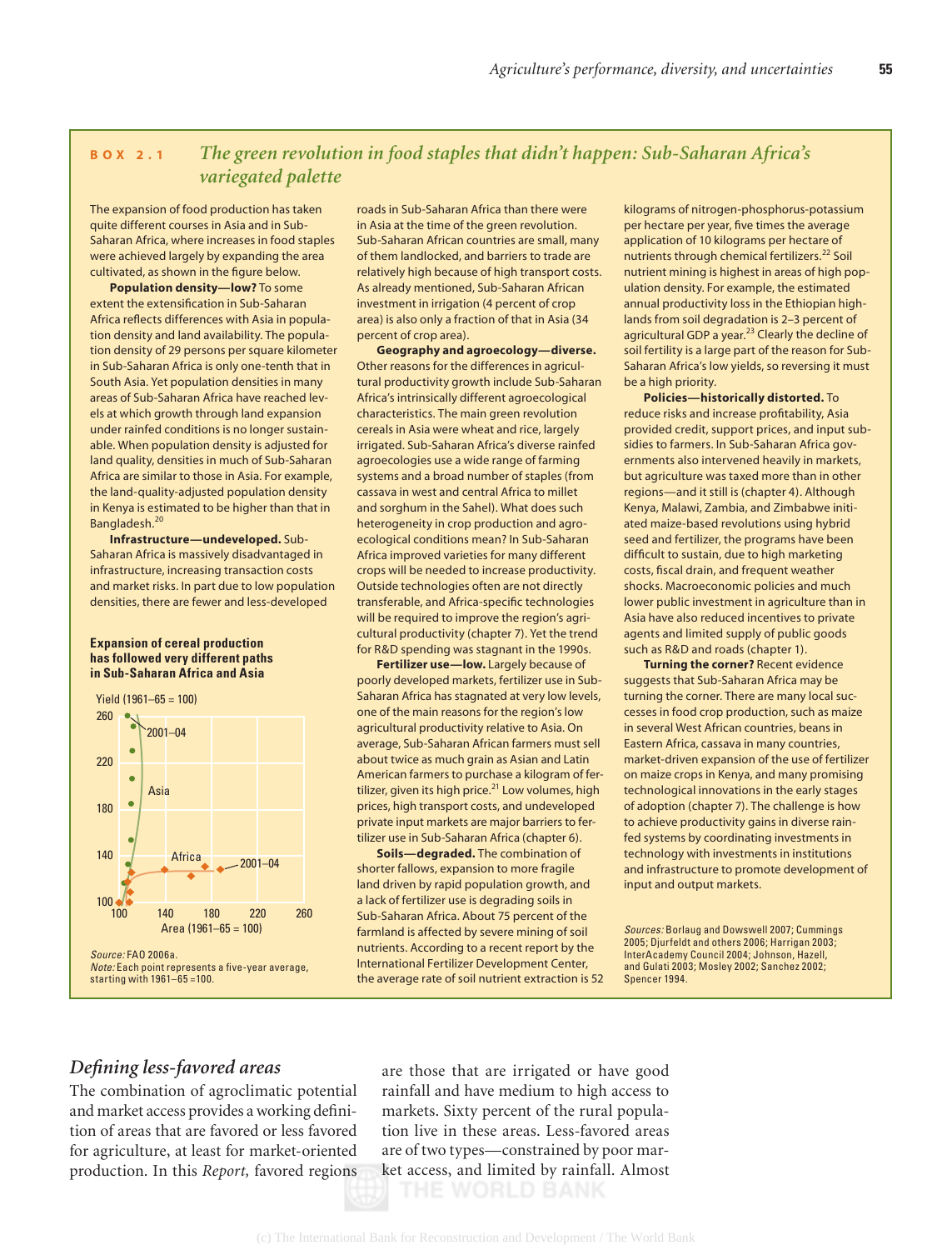



Source: Sebastian 2007, based on GAEZ climate data from FAO/IIASA; GMIA irrigated area data from FAO; and cropping and pastureland data from Ramankutty/SAGE.

.<br>*Note:* Agricultural areas include those with at least 10 percent irrigated, cultivated, or grazing lands.

**Map 2.2 Market access in agricultural areas of Africa, Asia, and Latin America**



Source: Sebastian 2007, based on market access data from A. Nelson, and extent of agriculture from IFPRI. Note: Agricultural areas include those with at least 10 percent irrigated, cultivated, or grazing lands. Data are not shown for Australia, Canada, Europe, and the United States.

> two-thirds of the Sub-Saharan rural population are in less-favored areas with either or both low agricultural potential or poor market access, compared with only 25 percent for South Asia. Of course, many additional elements of less-favored areas should also

be considered, including the fragility of the natural resource base (chapter 8) and social conditions.

These distinctions determine the choice of farming systems and strategies. For example, in Ethiopia a disproportionate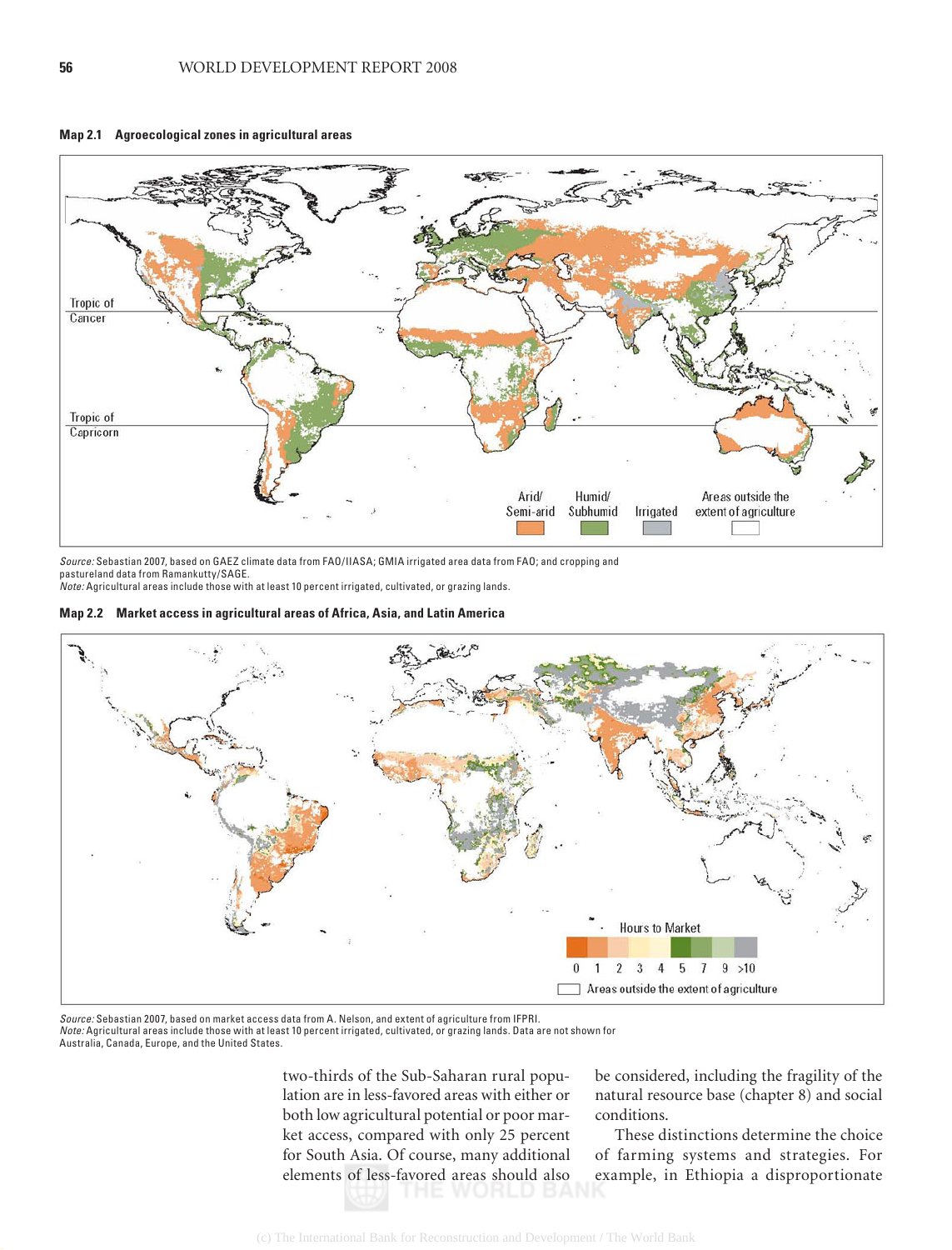

#### **Figure 2.5 There are big differences across regions in agricultural potential and access to markets**

Source: Sebastian 2007.

share of vegetable production is in highaccess areas (63 percent of production, but only 38 percent of the rural population), while cereals are concentrated in lessfavored areas, whether defined by rainfall or by market access.<sup>24</sup>

These characteristics are not immutable. Investments can convert less-favored areas with low rainfall or poor roads into highpotential areas. The most common is irrigation, which has made some of the world's deserts bloom, transforming agricultural systems and livelihoods. Likewise, investment in transport infrastructure has allowed Brazil's interior states to enter global markets for soybeans and other crops.

For much of Sub-Saharan Africa, poor market access is almost as important a constraint (34 percent of the rural population) as rainfall (45 percent of the rural population). In Ethiopia, 68 percent of the rural population lives in medium- to highrainfall areas, but farm households are on average 10 kilometers from the nearest road and 18 kilometers from the nearest public transport. The challenge in such contexts is to sequence cost-effective investments in areas that have low population density and little commercial activity. One option is to focus investments geographically to foster the development of growth poles.

Beyond infrastructure, agricultural investments in new varieties to improve yield stability and in natural resource management can be effective in lessfavored areas (chapter 8). Over the long term, investments in human and social capital (education, health, and institutional strengthening) to enhance income diversification and out-migration may be the best option for many areas (chapter 9).

Although the conventional wisdom is that most of the poor are in less-favored regions, overlapping maps of agroclimatic potential and market access with poverty maps indicate that this is not so (see focus A). Although the poverty rate is often highest in more marginal areas, the largest number of poor people live in the more-favored areas. Lagging regions with high poverty rates are even found within countries with rapid economic growth (box 2.3).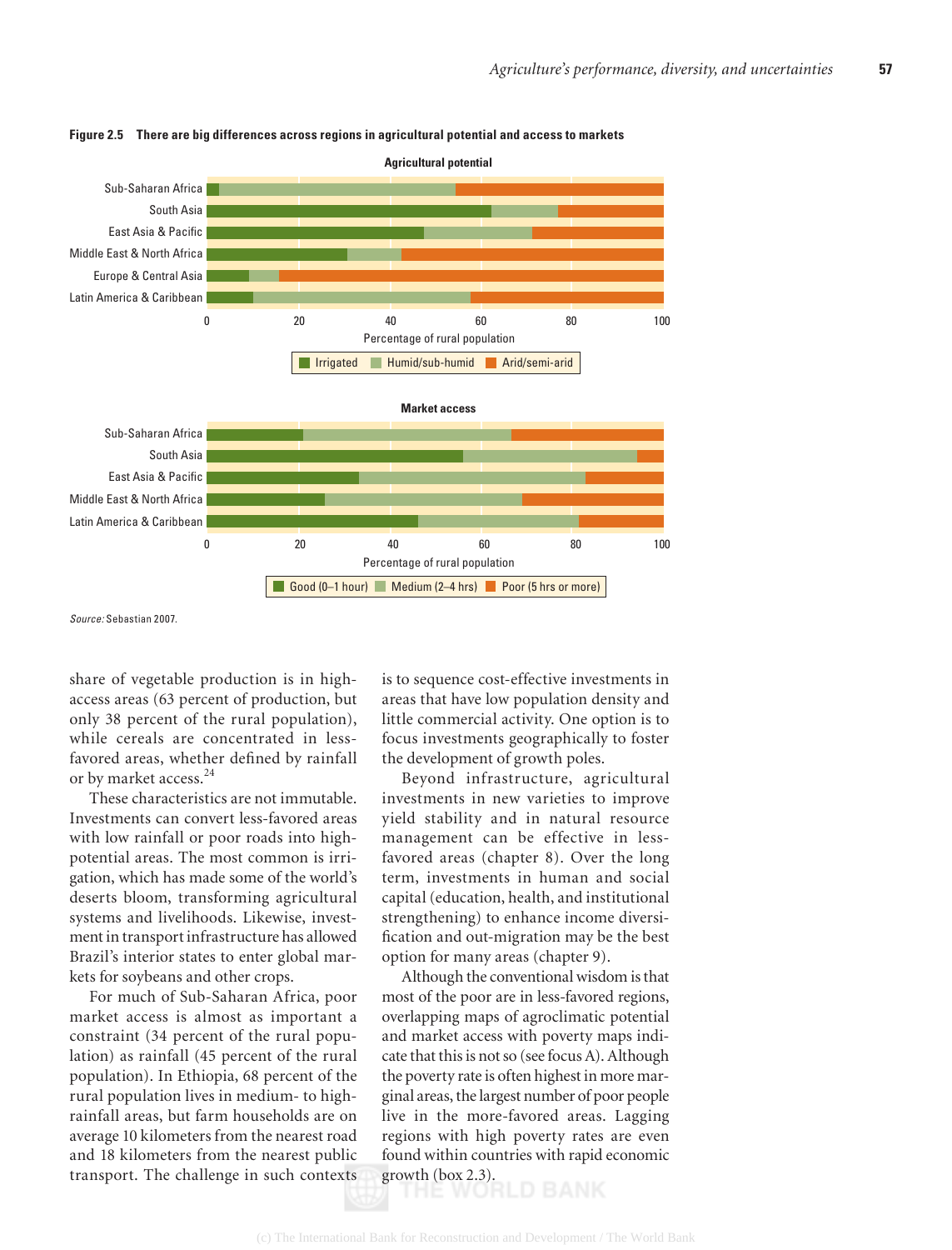# **BOX 2.2** Population density and the definitions *of "rural"*

Market access is closely related to population density. Worldwide there is enormous heterogeneity in population densities. In India less than 1 percent of the population live in areas with fewer than 50 people per square kilometer, compared with 20 percent in Brazil and 60 percent in Zambia (see figure below). Zambia's population distribution is quite uneven, while Cambodia's is fairly equal.25 This also means that national definitions of "rural" can have quite different meanings in different countries.

Rural areas can be defined by settlement size, population density, distance to metropolitan areas, administrative division, and importance of the agricultural sector. Brazil uses administrative divisions and reports 19 percent of its population as rural. The Organisation for Economic

Co-operation and Development (OECD) uses population density of 150 people per square kilometer to define rural. Applying this definition to Brazil would increase its rural population to 25 percent. India reports 72 percent of its population as rural, but the OECD definition would reduce that to only 9 percent. Even heavily agricultural areas in India would not be rural under the OECD definition.

Differences in population density and distance to market towns imply very different challenges for infrastructure, service delivery, and rural development. High population density makes it cheaper to provide public goods, such as roads. Low population density increases the cost of such investments but eases constraints of land resources.





Sources: Center for International Earth Science Information Network (CIESIN) 2006; data on the share of rural population are from United Nations 2004.

# **Opportunities for a new agriculture through diversification**

Farmers in areas of good agricultural potential and with access to markets about 60 percent of the rural population in the developing world—have good opportunities in new markets. By diversifying to higher-value products, they can offset the decline in prices of cereals and traditional exports.

Changes in consumer diets—brought about by rapid income growth and increasing urbanization—are already driving diversification. Especially in the transforming and urbanized economies, dietary patterns are shifting away from cereals, roots, tubers, and pulses to livestock products, vegetable oils, fruits, and vegetables (figure 2.6). Consumer preferences in industrial countries for specialty products and year-round supplies of fresh produce create global markets for many of them. Horticulture, oilseeds, and livestock are expanding the fastest, with new markets also emerging for feed grains, livestock, and biofuels. Most food products in this new agriculture are perishable, and quality and safety standards are tighter, thus increasing the vertical integration of food systems.

## *The horticulture revolution*

Fruits and vegetables are one of the fastest growing agricultural markets in developing countries, with production increasing by 3.6 percent a year for fruits and 5.5 percent for vegetables over 1980–2004.<sup>26</sup> During this period, 58 percent of the increase in worldwide horticulture production came from China, 38 percent from all other developing countries, and the remaining 4 percent from developed countries, suggesting that the boom in horticulture is mainly benefiting developing countries. In India, fruits and vegetables were the most important growth sector for crop production in the  $1990s$ .<sup>27</sup>

The horticulture revolution boosts incomes and employment. Relative to cereals, horticulture increases the returns on land about 10-fold. And it generates considerable employment through production (about twice the labor input per hectare of cereals) and more off-farm jobs in processing, packaging, and marketing (chapter 9).28 Women hold many of these new jobs.

But horticulture also requires producers to adjust. It is management-intensive, with a variety of crops and heavy use of cash inputs and chemicals. It is risky, due to both pest outbreaks and price volatility, and fruit production requires an investment of several years to recoup costs. It can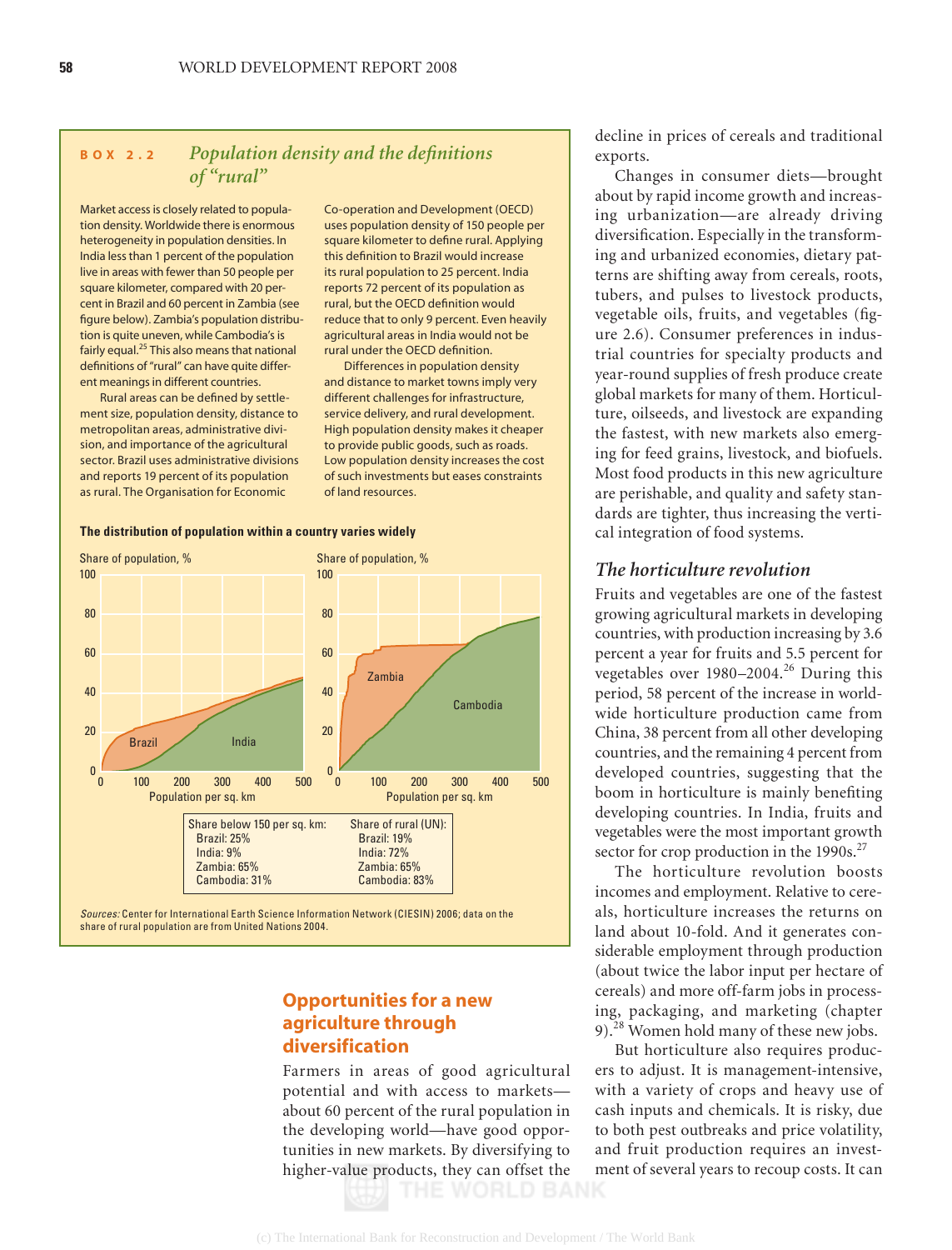# **BOX 2.3** *Why are there lagging regions in countries with high agricultural growth?*

Even countries with strong overall agricultural growth have lagging regions, where agricultural productivity and household incomes are low. In many cases these regions have lower agricultural potential or poorer market access than other regions in the same country. But lagging areas can also be the result of social processes, with specific territories left aside by public policies or poor governance. The most difficult regions are those that combine poor agroecological endowments, isolation, and social marginalization.

#### **Brazil's northeast: Low agricultural potential next to a breadbasket**

Brazil's agricultural growth of 5.3 percent a year during 1990–2004 was led by agricultural exports from the south and center of the country. Agricultural GDP growth there was impressive—Mato Grosso at 14.8 percent a year, Goiás 6.8 percent, Paraná 6.7 percent, and Mato Grosso do Sul 5.3 percent. But this performance does not reflect the entire country. Alongside a rural Brazil that is a global leader in several agricultural exports is another rural Brazil, with widespread poverty and deprivation affecting millions of people in semisubsistence farming.

The northeast of Brazil has the country's highest rural poverty rates (76 percent) and the largest concentration of rural poor in Latin America.<sup>29</sup> States in the northeast were among the poorest agricultural performers in the country for 1990–2004, some with negative agricultural growth rates (Ceará –4.3 percent a year, Rio Grande do Norte –2.3 percent, and Sergipe -0.5 percent).<sup>30</sup> The northeast's paucity of natural resources and climatic instability (with droughts occurring on average every five years) are accentuated by the fragile equilibrium of its ecosystems and highly unequal

access to land. Nearly two-thirds of its soils are not suitable for farming, a situation only aggravated by centuries of use (particularly for livestock) that degraded soils and limited their capacity to absorb rainfall.

**Peruvian Andes: Isolated areas have not participated in rapid agricultural growth** Recent economic growth in Peru has been driven by the mining and agricultural sectors, with annual growth rates of 7.9 percent and 3.8 percent, respectively, in 1997–2004. Growth in these sectors helps explain why rural areas appear to have done better than urban ones in reducing poverty after the 1998–99 economic crisis. But poverty reduction in rural areas has been unequal across geographic regions.

Rural poverty appears to be most responsive to growth in the coastal regions (elasticity between –0.9 and –1.3), and least responsive in the sierra regions (elasticity between –0.6 and  $-0.9$ ).<sup>31</sup> This can be explained by the geography of the Andean region, which isolates towns from the rest of the economy. The mountainous terrain increases the costs of road construction. In some areas it is necessary to walk for several hours to get to a market town, health center, or public school. The distance to markets encourages subsistence farming using few purchased inputs, with about 20 percent of agricultural production for personal consumption, labor exchanges characterized by reciprocity, and poor opportunities for nonagricultural income despite the low productivity of the land.

These isolated areas have the highest poverty rates in the country (\$1-a-day poverty rates of more than 65 percent).<sup>32</sup> Even though agricultural income represents more than 75 percent of total income in the Andean areas, these regions did not benefit from recent

agricultural growth, which was largely concentrated in the irrigated coastal regions.

#### **India's Bihar: Meeting the challenges of governance in areas with high agricultural potential**

Well endowed with fertile land and water resources, Bihar has the potential to achieve productivity levels equivalent to the moredeveloped states of India.<sup>33</sup> But the state's agricultural performance lags seriously behind the country's. Employing 80 percent of Bihar's workforce and generating nearly 40 percent of its GDP, agriculture has performed particularly poorly, declining in the early 1990s by 2 percent a year and growing by less than 1 percent a year since 1995—half the national average.

Bihar's agricultural sector has been plagued by low productivity, slow diversification into higher-value crops, poorly developed rural infrastructure, inadequate investments to expand and maintain surface irrigation systems, small and fragmented farms with widespread illegal land tenancy, little transparency in product marketing, and inadequate public research and extension services. Bihar faces serious challenges to improve growth and strengthen the public administration, service delivery, and investment climate. Government efforts to address the needs of farmers and deliver support services have had little success largely because of an unclear strategy, weak institutional capacity, and little accountability, as well as concerns about security and lawlessness. The cause of these problems: a semifeudal social structure divided by caste. Community involvement and transfers of responsibility in delivering agricultural technology and surface irrigation are enjoying some success.<sup>34</sup>

also inflict considerable harm to the environment: horticulture crops account for 28 percent of global pesticide consumption.<sup>35</sup>

The horticulture revolution, unlike the green revolution, has been driven largely by the private sector and the market. This has implications for the organization of value chains, with specialized agribusinesses and supermarkets increasing their share in these markets, especially in the urbanized countries. Grades and standards make it more difficult for smallholders acting alone to participate in these markets, giving rise to contract farming and collective action by producer organizations (chapter 5).

# *The livestock and aquaculture revolutions*

The livestock and aquaculture revolutions have been most notable in the transforming and urbanized countries of Asia and Latin America, driven by rising demand for poultry, pork, fish, and eggs with increasing incomes. Beef and milk production have also risen steadily in rapidly growing countries. In India the consumption of milk nearly doubled between the early 1980s and late  $1990s.^{36}$ 

Livestock production is switching from extensive (grazing) to intensive (stall-fed poultry, pigs, and dairy cows), increasing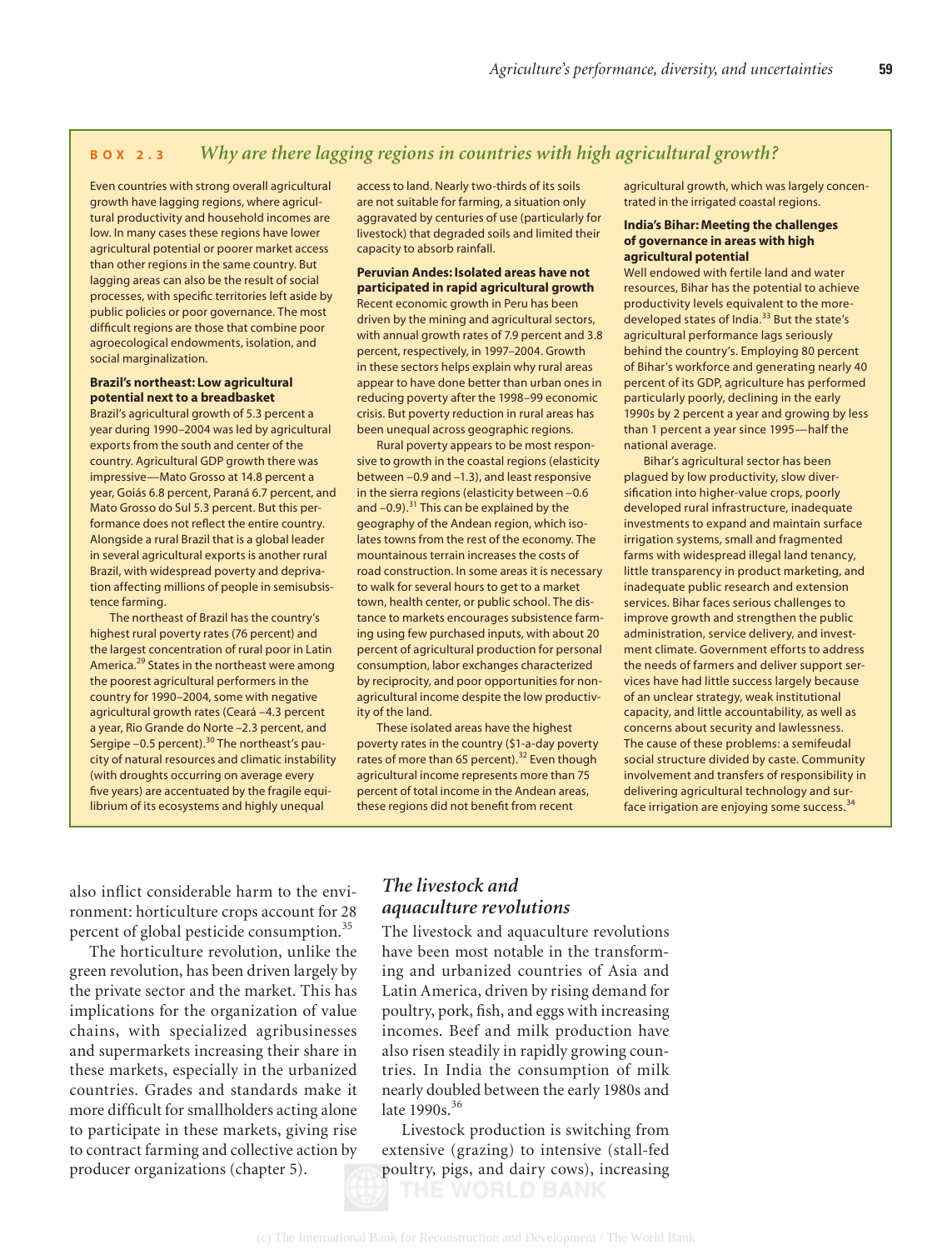



Source: FAO 2006a.

the demand for feed grains, including oilseeds. In developing countries, 28 percent of grain consumption was already used for feed in 2005. But the use of cereals for feed is growing more slowly than the increase in meat production because other feedstuffs, such as oilseed meals and cassava, are substituted for cereal grains, and the share of poultry in total meat production is growing. (Poultry requires only 2–3 kilograms of feed per kilogram of meat, compared with 10 kilograms for beef.) $37$ 

Aquaculture is the world's fastest growing food-production sector, increasing at an annual average rate of 10 percent since the mid-1980s. Aquaculture now represents more than 30 percent of total food-fish production.<sup>38</sup> More than 90 percent of aquaculture production occurs in developing countries, and China alone accounts for 67 percent of global production. Aquaculture can provide an important source of livelihood for the rural poor, generating income through direct sales of products and employment in fish production and services, especially in processing. In Asia, more than 12 million people are directly employed in aquaculture. In Bangladesh and Vietnam, more than 50 percent of workers in fish depots and processing plants are women, and although salaries are still quite low, they are significantly higher than wages from agricultural activities.

The livestock and aquaculture revolutions are increasing the supply of protein and

providing more diversified diets. But intensive production methods and the growing concentrations of animals near urban and periurban areas of developing countries can increase waste pollution and the incidence of diseases such as tuberculosis and avian flu. The movement of live animals and aquatic products makes the accidental spread of disease more likely. Globalization may further widen the environmental footprint from livestock (box 2.4) and aquaculture, calling for policies to prevent irreversible consequences (chapter 8).

## *Diversifying through export markets*

High-value products also make up a rapidly growing share of international trade in agricultural products. Exports of horticulture, livestock, fish, cut flowers, and organic products now make up 47 percent of all developing-country exports, far more than the 21 percent for traditional tropical products such as coffee, tea, and cotton (figure 2.7). Across a broad range of nontraditional export products, developing countries have been gaining market share—in 2004 they held 43 percent of the world trade in fruit and vegetables (excluding bananas and citrus).

Brazil, Chile, China, and Mexico dominate nontraditional agricultural export markets. But many countries, including some in Sub-Saharan Africa (Kenya, for example), are now gaining shares in selected product markets. The least-developed countries have very limited participation—only Niger is significant, with 2.6 percent of the world's green bean exports by value<sup>39</sup>—but there have been other recent successes, such as cut flowers from Ethiopia. Despite the expansion of nontraditional exports, prices have held up well in real terms. Estimates of the elasticity of export revenues for nontraditional export products indicate there is room for further market expansion.<sup>40</sup>

Even traditional export commodities provide opportunities for entering highvalue markets. The markets for premium quality goods such as coffee, organics, and Fair Trade products have grown considerably in the last decade, starting from a low base. The Fair Trade market is most developed in Europe, less so in Japan and the United States. But the market for organic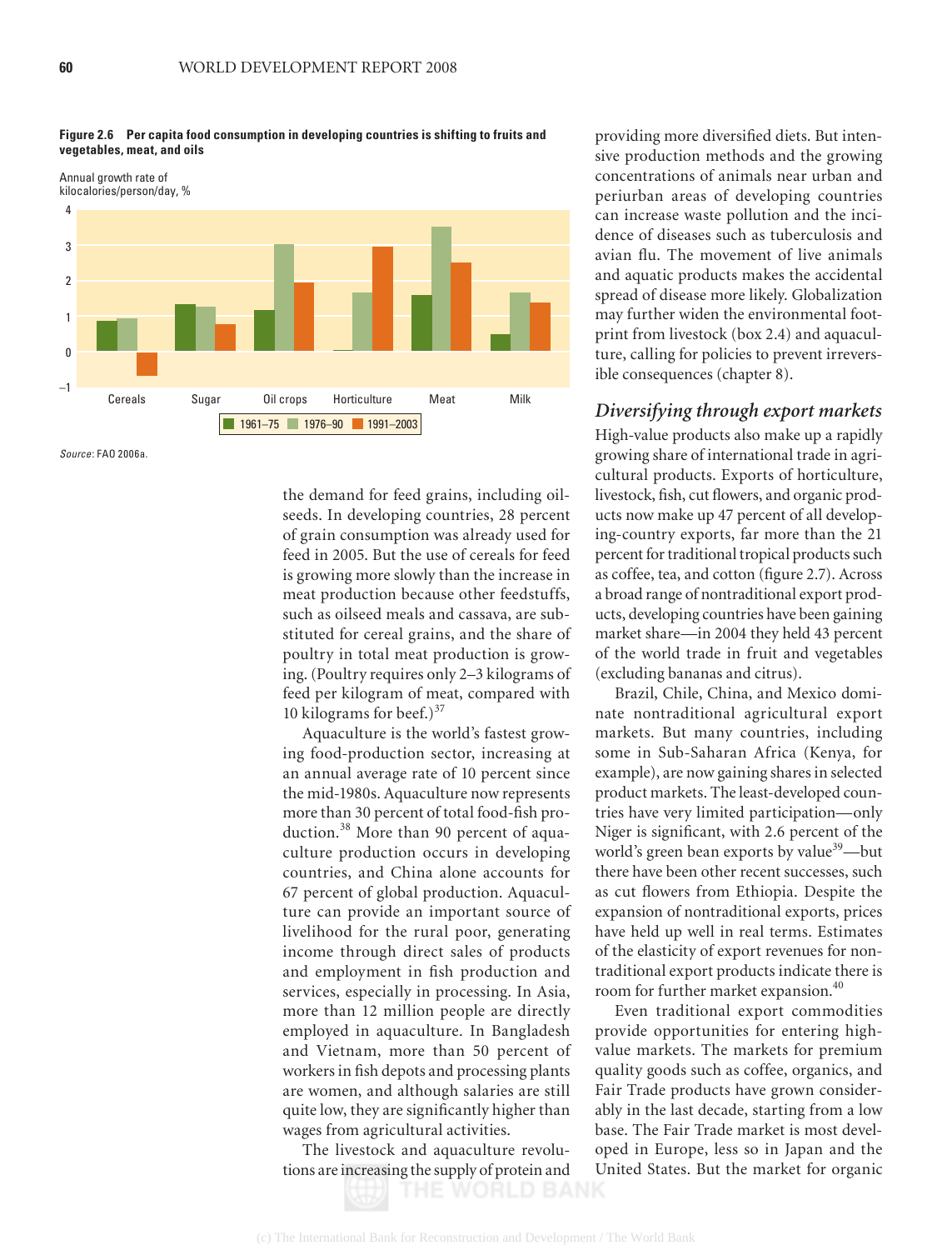produce has grown strongly in both Europe (retail sales of \$10.5 billion in 2003) and the United States (\$12 billion). $41$  There is considerable scope for expanding exports to these emerging markets (chapter 5).

## *Biofuels—a revolution in the making?*

Biofuels could be the next revolution. Based on maize, sugar, cassava, oil palm, and other crops, biofuels offer potentially major new markets to agricultural producers. Some countries have been aggressively encouraging biofuel production as oil prices have risen and concerns over energy security and the environment have increased. But current economics, environmental issues, and the prospects of alternative technologies and feedstocks make biofuels' future growth quite uncertain (see focus B).

# **Future perspectives: confronting challenges and rising uncertainties**

Even if agricultural and food systems have been globally successful over the past four decades, can they meet the likely demand for food over the next 25 or 50 years? Can they accommodate rapid urbanization and changing diets, and will they do this in a sustainable and environmentally friendly way? What are the main uncertainties that might compromise success?

# *A "business as usual" scenario*

Projections of global future food supply and demand are always subject to wide margins of error and generally influenced by prevailing market conditions: when prices are fairly high, as they are today, projections tend to be more "pessimistic."<sup>42</sup> Both the United Nations' Food and Agriculture Organization (FAO) and the International Food Policy Research Institute (IFPRI) have recently released "business as usual" projections to 2025–30 and 2050 that show broadly consistent trends.<sup>43</sup> Such projections are inherently conservative; they assume no major changes in policies (such as trade) or policy responses to market conditions (such as increased investment in R&D induced by higher prices). Projec-

# **BOX 2.4** *The global environmental footprint of expanding livestock*

During the decade 1994–2004, world trade in soybeans doubled. Seventy percent of the global increase in exports went to China, where total meat production rose from 45 million to 74 million tons over the period, generating rapid expansion in demand for feedgrains. Argentina and Brazil responded rapidly to this market opportunity, providing more than twothirds of the increased global exports of soybeans.

Rapid growth in exports from Argentina and Brazil has been supported by bringing new land under cultivation, often at the expense of forests and woodlands. In the northern Salta region of Argentina, half the area under soybean cultivation in 2002/03 was previously covered by natural vegetation. Much of this area included the highly threatened *Chaco* ecosystem.<sup>44</sup> In Brazil the states of Goias, Mato Grosso, and Mato Grosso do Sul doubled the

area under soybean cultivation between 1999/2000 and 2004/05 by planting an additional 54,000 square kilometers—an area larger than Costa Rica—much of it displacing ecologically important savanna woodland (*cerrado*) and forest.<sup>45</sup> The mean annual deforestation rate in the Amazon from 2000 to 2005 (22,392  $km^2$  per year) was 18 percent higher than in the previous five years (19,018 km<sup>2</sup> per year), partly the result of agricultural expansion.<sup>46</sup> Because trees are being burned to create open land in the frontier states of Pará, Mato Grosso, Acre, and Rondônia, Brazil has become one of the world's largest emitters of greenhouse gases. To mitigate the negative ecological impacts, an alliance of private companies, nongovernmental organizations, and the government of Brazil signed a two-year moratorium on buying soybeans from newly deforested land in the Amazon.<sup>47</sup>



#### **Figure 2.7 High value exports are expanding rapidly in developing countries**

Source: United Nations Commodity Trade Statistics Database (COMTRADE). Notes: Traditional exports include cocoa, tea, coffee, rubber, tobacco, sugar, cotton, and spices.

tions of the impact of climate change and energy prices are especially difficult given current uncertainties—the IFPRI baseline uses "medium" scenarios for both.<sup>48</sup>

In the IFPRI models, the overall projection is that global food consumption will increase more slowly in the future. Growth in cereal consumption will slow from 1.9 percent annually in 1969 to 1999 to 1.3 percent a year from 2000 to 2030; growth in meat consumption will also slow from 2.9 percent a year to 1.7 percent annually (see figure 2.8). $49$  This slowdown reflects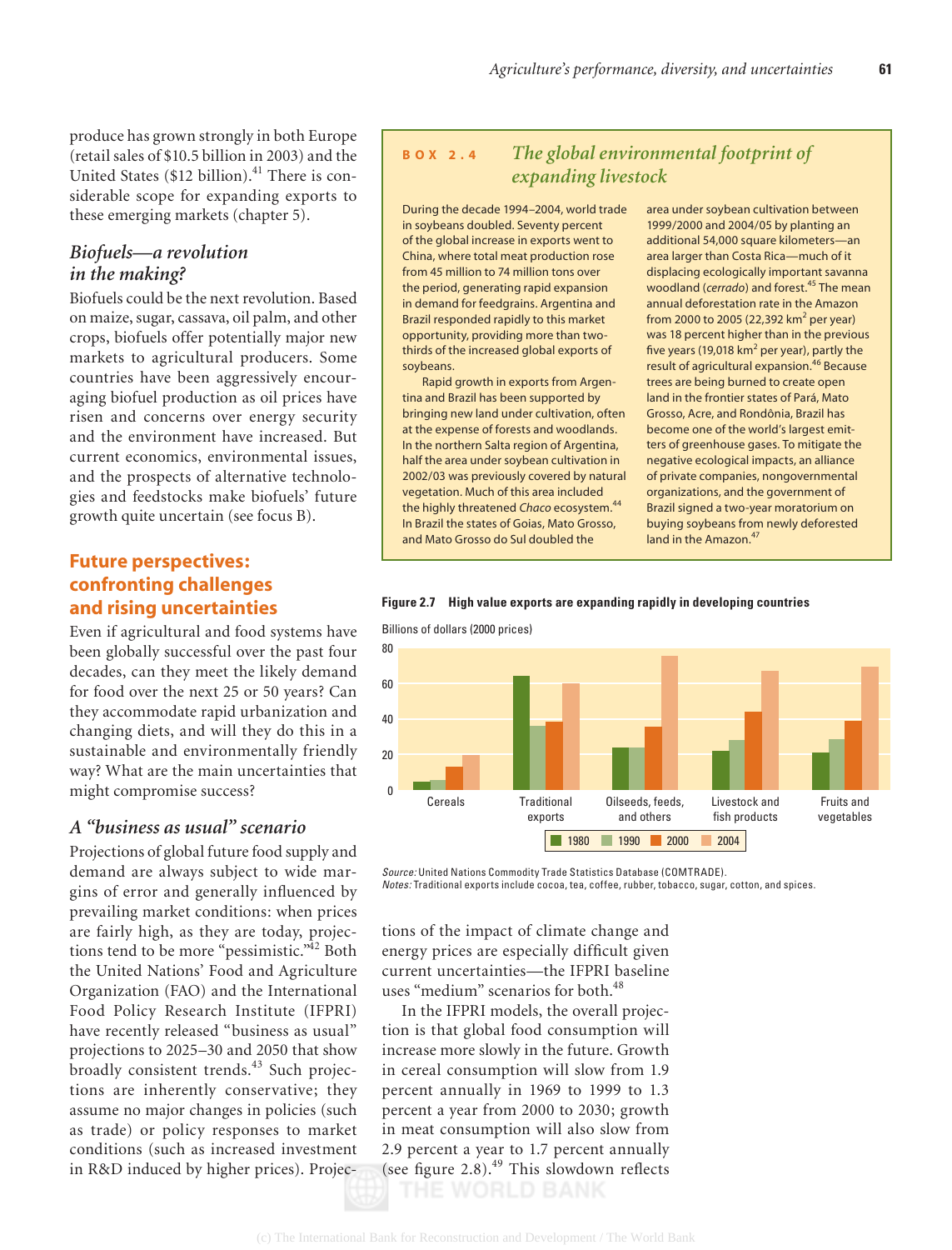



Source: Rosegrant and others 2006h.

a. Includes food, feed, and other uses.

b. No data are available on meat consumption for Europe and Central Asia in 1969–99.

two factors: an overall slowing of population growth to 1 percent a year (nearly all growth is in developing countries), and the medium to high levels of food consumption per capita already attained in some highly populous developing countries (for example, China).

In developing countries overall, per capita consumption of cereals for food will fall slightly; together with continuing trends in the efficiency of converting feed grain to meat, per capita cereal consumption for all uses in developing countries increases by only 0.1 percent a year. Slower demand growth leads to slower growth of cereal production in all regions. Meat consumption also slows sharply, except in South Asia and Sub-Saharan Africa, where meat consumption will increase at a slightly faster rate, but from very low per capita consumption levels.

Despite the slowing growth in consumption, current projections reverse the longterm decline in cereal prices at 1.6 percent a year observed in previous decades. Cereal prices are projected to increase marginally at 0.26 percent a year to 2030 and to accelerate to 0.82 percent a year from 2030 to 2050.<sup>50</sup> The slight upward price trend for cereals is a significant reversal from previous projections—land and water scarcity combined with slower technical progress (discussed below) explain this reversal.

The global projections hide widening supply-demand imbalances in developing countries. Net cereal imports by developing countries of Asia, Africa, and Latin America are projected to increase to 265 million tons in 2030 from 85 million tons in 2000. This reflects continuing high import dependence in the Middle East and North Africa and sharp increases in imports in Asia and Sub-Saharan Africa (figure 2.9).

These trends greatly increase the importance of developing countries in global food markets. The major exporting countries are the developed countries and Brazil and Argentina. Some countries in Europe and Central Asia are projected to become important exporters. Only in Sub-Saharan Africa, with high transport costs and scarce foreign exchange, is the growing import gap a concern for food security. Again, the biggest challenge is in Sub-Saharan Africa, where even in 2030 the average per capita calorie consumption is expected to be around 2,500, less than the 3,000+ in other regions.

The assumptions underlying these projections show that supply constraints for land, water, and energy; increased climate variability and climate change; and persistent low investment levels in research pose formidable challenges in meeting future food demand. They suggest rising uncertainty and the potential for larger and more frequent shocks to global food prices.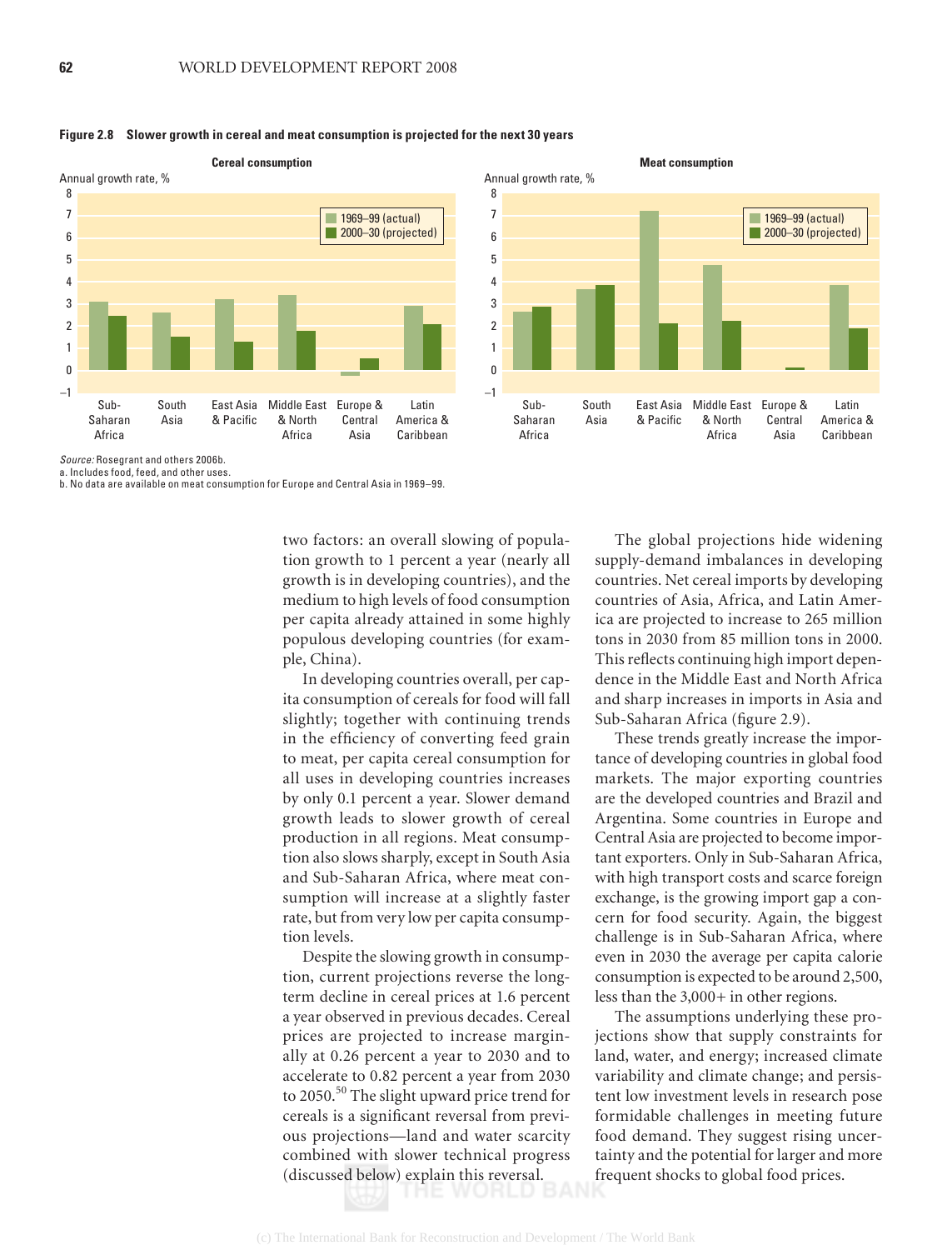## *Looming land constraints*

Throughout most of history, agriculture grew by bringing more land under cultivation, driven by population growth and expanding markets. But in the more densely populated parts of the world, the land frontier has closed. In Asia land scarcity has become acute in most countries, and rapid urbanization is reducing the area available for agriculture.<sup>51</sup>

The urbanized countries of Latin America and Europe and Central Asia are relatively land-abundant because of lower population densities and a declining agricultural population (see figure 2.10). In Latin America there is further scope for agricultural land expansion, driven by export markets, but this is often at the expense of cutting subtropical and tropical forests and woodlands.<sup>52</sup> In Sub-Saharan Africa high rural population growth drives expansion into forest or grazing land—creating conflicts with traditional users—or into areas subject to human and animal diseases. Even so, there is considerable room for land expansion in some Sub-Saharan countries, but this will require large investments in infrastructure and human and animal disease control to convert these lands to productive agriculture.

**Figure 2.9 Developing countries will become even bigger markets for cereals exported largely by developed countries**



3.53

Source: Rosegrant and others 2006b.

Notes: Negative values indicate net cereal imports, and positive values indicate net cereal exports.

Even land now used for agriculture is threatened. Productivity growth of available land is often undermined by pollution, salinization, and soil degradation from poorly managed intensification, all reducing potential yields (chapter 8). Some sources suggest that globally, 5 to 10 million hectares of agricultural land are being lost annually to severe degradation.<sup>53</sup> Soil degradation through nutrient mining is a huge problem in Sub-Saharan Africa, though much of it is reversible through

**Figure 2.10 Arable and permanent cropland per capita of the agricultural population is falling in Sub-Saharan Africa and South Asia**



#### Source: FAO 2006a.

Notes: Cropland represents both arable and permanent cropland.

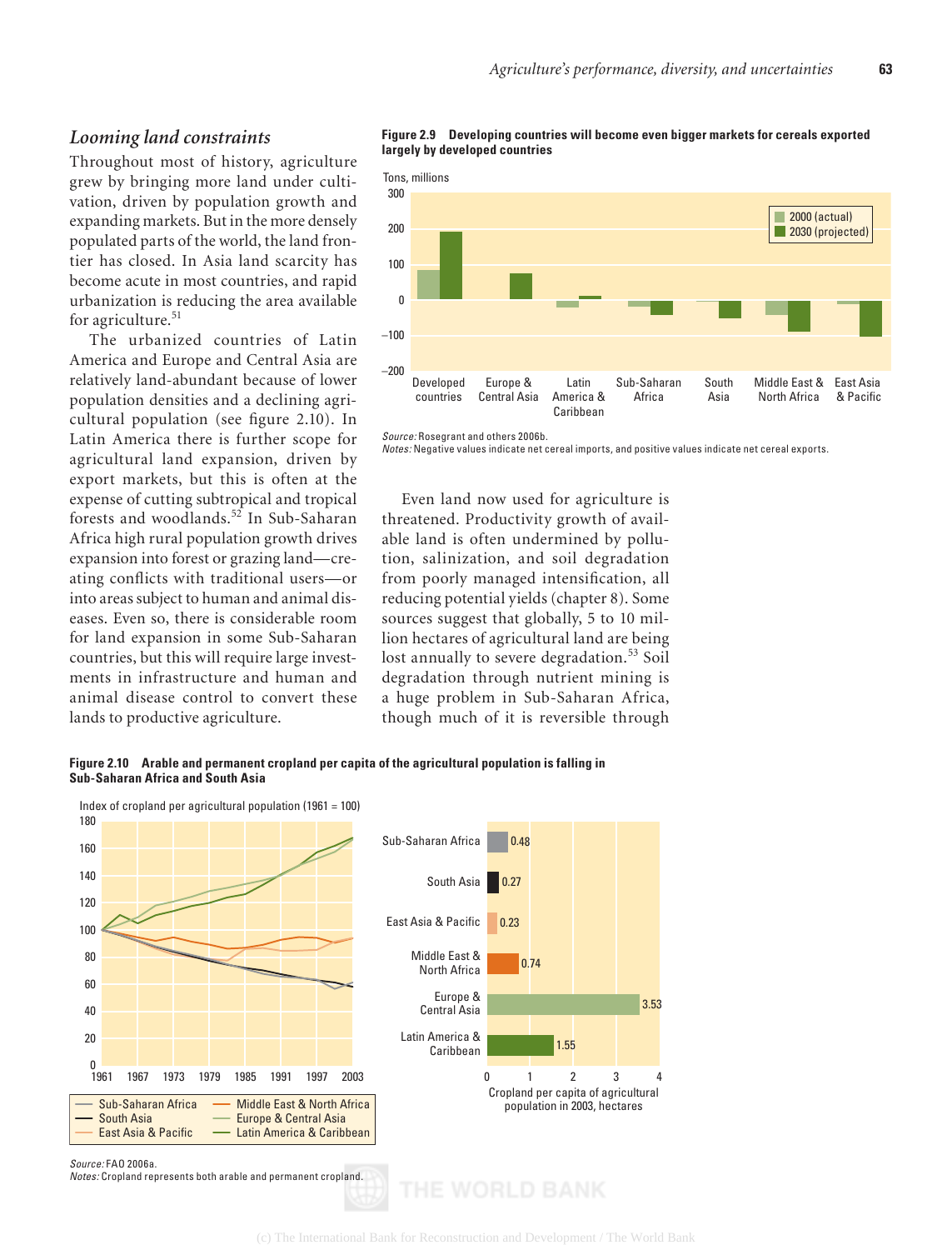better soil management and fertilizer use (see box 2.1).

## *Acute water scarcity*

Agriculture uses 85 percent of fresh water withdrawals in developing countries, and irrigated agriculture accounts for about 40 percent of the value of agricultural production in the developing world.<sup>54</sup> Without irrigation, the increases in yields and output that have fed the world's growing population and stabilized food production would not have been possible.

Demand for water for both agricultural and nonagricultural uses is rising, and water scarcity is becoming acute in much of the developing world, limiting the future expansion of irrigation. The water available for irrigated agriculture in developing countries is not expected to increase because of competition from rapidly growing industrial sectors and urban populations.55 New sources of water are expensive to develop, limiting the potential for expansion, and building new dams often imposes high environmental and human resettlement costs.

According to the Comprehensive Assessment of Water Management in Agriculture,<sup>56</sup> approximately 1.2 billion people live in river basins with absolute water scarcity (figure 2.1); 478 million live in basins where scarcity is fast approaching; and a further 1.5 billion suffer from inadequate access to

#### **Figure 2.11 Water scarcity affects millions of people in Asia and the Middle East and North Africa**

Population living in areas of absolute water scarcity



Source: International Water Management Institute (IWMI) analysis done for the Comprehensive Assessment of Water Management in Agriculture (2007) using the Watersim model.

water because of a lack of infrastructure or the human and financial capital to tap the available resources (chapter 8). The Middle East and North Africa and Asia face the greatest water shortages, although there are pockets of severe water scarcity in all other regions as well.

Large areas of China, South Asia, and the Middle East and North Africa are now maintaining irrigated food production through unsustainable extractions of water from rivers or the ground.<sup>57</sup> The groundwater overdraft rate exceeds 25 percent in China and 56 percent in parts of northwest India.58 With groundwater use for irrigation expected to continue rising, often driven by subsidized or free electricity, the degradation of groundwater aquifers from overpumping and pollution is certain to become more severe (chapter 8).<sup>59</sup>

Sub-Saharan Africa and Latin America have large untapped water resources for agriculture. But even in Sub-Saharan Africa, almost a quarter of the population live in water-stressed countries, and the share is rising. $60$  Even so, there now are many opportunities for economically investing in irrigation in Sub-Saharan Africa (box 2.5), and the irrigated area there is projected to double by 2030.

In other regions, the emphasis on water for irrigation has already shifted to increasing the productivity of existing water withdrawals by reforming institutions and removing policy distortions in agriculture and in the water sector (chapter 8). With productivity growth and a modest growth in irrigated area of 0.2 percent annually, irrigated production is projected to account for nearly 40 percent of the increased agricultural production in the developing world by 2030.

### *Uncertain effects of climate change*

Global warming is one of the areas of greatest uncertainty for agriculture. If emissions continue at today's rate, the global average temperature is likely to rise by 2°C–3°C over the next 50 years, with implications for rainfall and the frequency and intensity of extreme weather events.61 The effects are not evenly distributed. While many regions have already become wetter, parts of the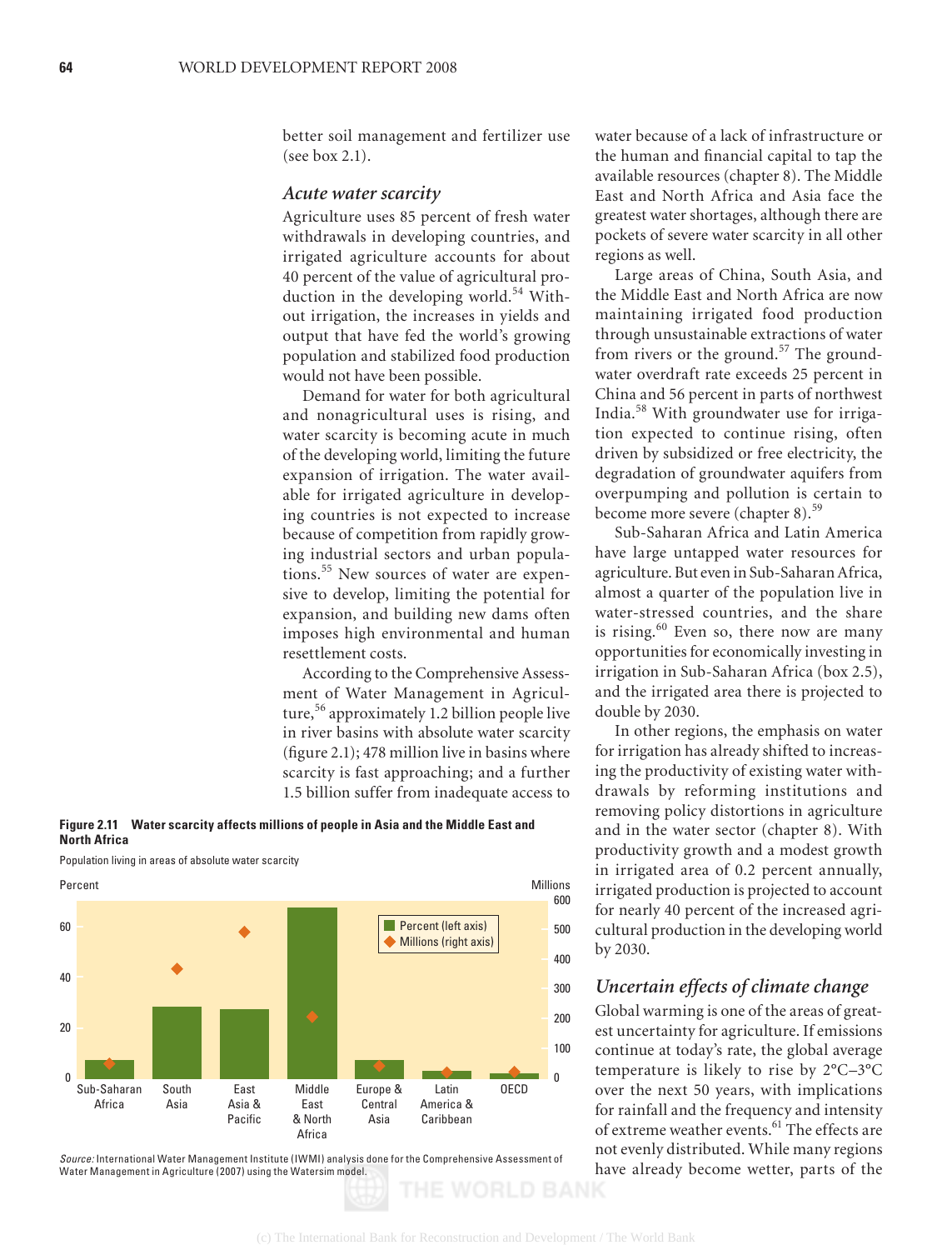# **BOX 2.5** *Substantial potential for expanding irrigation in Sub-Saharan Africa in the right way*

Sub-Saharan Africa has a large untapped potential for irrigation. Only 4 percent of the total cultivated area is under irrigation, with a mere 4 million hectares added in the last 40 years, far less than in any other region.<sup>62</sup> Investment in irrigation projects steadily declined in the 1980s, partly in response to the many failed irrigation investments and partly because

of poorer market opportunities and higher investment costs than in other regions. But with the new generation of better-designed irrigation projects, costs in Sub-Saharan Africa are now comparable to those in other regions, thanks to improvements in institutions, technology, and market opportunities for high-value products (see table below).

These economic returns can be realized only if a significant share of the area is sown with higher-value crops. This underlines the need for complementary investments in roads, extension services, and access to markets. Small-scale irrigation is also showing recent successes, especially in Niger and the Fadama program in Nigeria (chapter 8).

#### **Returns on irrigation in Sub-Saharan Africa**

|                                     | 1970-74         | $1975 - 79$    | $1980 - 84$ | $1985 - 89$ | $1990 - 94$ | $1995 - 99$    |
|-------------------------------------|-----------------|----------------|-------------|-------------|-------------|----------------|
| <b>Sub-Saharan Africa</b>           |                 |                |             |             |             |                |
| Number of projects                  | 3               | 9              | 11          | 15          | 4           | 3              |
| Cost per hectare (2000 US\$)        | 4.684           | 24.496         | 11.319      | 7.669       | 8.287       | 8,347          |
| Average economic rate of return (%) | 10 <sup>1</sup> | $\overline{2}$ | 8           | 16          | 17          | 30             |
| <b>Non-Sub-Saharan Africa</b>       |                 |                |             |             |             |                |
| Number of projects                  | 21              | 66             | 75          | 41          | 49          | $6\phantom{1}$ |
| Cost per hectare (2000 US\$)        | 3.433           | 4.152          | 5.174       | 2.252       | 3.222       | 3.506          |
| Average economic rate of return (%) | 19              | 15             | 15          | 18          | 21          | 17             |

Sources: African Development Bank and others 2007; Carter and Danert 2007; IFAD 2005a; International Water Management Institute (IWMI) 2005; World Bank 2006t. Note: Rates of return on externally financed irrigation projects in Sub-Saharan Africa and the rest of the world (two-thirds of which were in Asia) during 1970–99.

Sahel, the Mediterranean, southern Africa, and parts of southern Asia are becoming drier—and this trend will continue. Water scarcity will increase in many areas, particularly in the already-dry parts of Africa and in areas where glacial melt is an important source of irrigation water.

With moderate warming, crop yields are expected to increase in temperate areas and decline in the tropics. Crop-climate models predict an increase in global crop production in slight to medium warming scenarios of less than 3°C.<sup>63</sup> But the combined effects of higher average temperatures, greater variability of temperature and precipitation, more frequent and intense droughts and floods, and reduced availability of water for irrigation can be devastating for agriculture in many tropical regions (see focus F). One-third of the population at risk of hunger is in Africa, one-quarter in Western Asia, and about one-sixth in Latin America.<sup>64</sup>

The impact of climate change on food prices at the global level is predicted to be small through 2050. Some models predict more substantial effects from climate change after 2050 with further increases in temperature.<sup>65</sup> But stronger impacts are expected at the regional level. Relative to the scenario of no climate change, agricultural GDP in Sub-Saharan Africa (the region with the highest impact from climate change) could contract by anywhere from 2 to 9 percent.<sup>66</sup>

The major implications of climate change are thus largely for the distribution of agricultural production. In a globalizing world, some of the adaptation can be accommodated by trade, if measures are in place to ensure alternative livelihoods of those most affected. But for much of the tropics, especially areas of Sub-Saharan Africa negatively affected by climate change, trade can only partially fill the gap.

## *High energy prices: pressure on food prices from two sides*

Although there is considerable uncertainty about future energy prices, $67$  there is little doubt that energy prices will be higher than in the past 20 years and that this will increase agricultural production costs, placing upward pressure on food prices.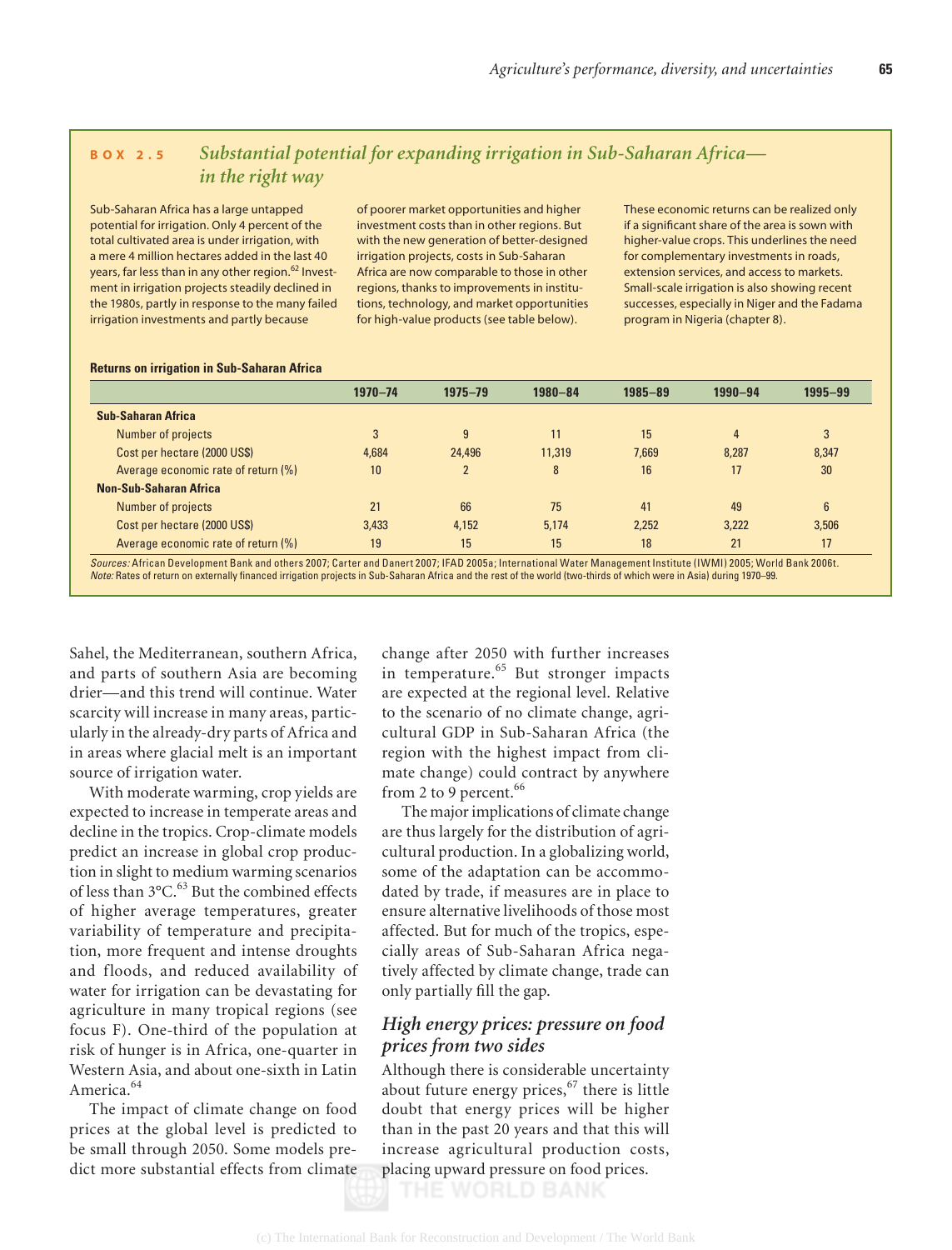On the demand side, the greatest uncertainty is the pace of expansion of biofuels using agricultural feedstocks in response to high energy prices. The magnitude of the expansion of use of feedstocks and its impact on food prices is uncertain. Recent projections indicate real price increases of as much as 40 percent for maize by 2020, with spillover effects on substitute grains (wheat), given rapid growth in biofuels demand.<sup>68</sup> But over the long run, the prices of feedstocks such as maize and sugar cannot rise faster than real energy prices if biofuels are to be competitive, so the impacts are likely to be much lower.<sup>69</sup> Major uncertainties then relate to the price of oil, the technical progress in conversion efficiency of agricultural feedstocks and biomass, and the extent that governments subsidize or mandate biofuel production (see focus B).

On the supply side, much of today's agricultural production is fairly energy intensive, more so in the developed world than in the developing. Estimates by the FAO indicate that 6,000 megajoule (MJ) of fossil energy—equal to 160 liters of oil—are used to produce one ton of maize in the United States. One ton of maize grown in Mexico under traditional methods uses only 180 MJ of energy inputs, equal to 4.8 liters of oil.<sup>70</sup>

Energy is required directly for the operation of machinery and indirectly for fertilizers and other chemicals. Fertilizer prices, for example, are linked to energy prices because natural gas, a primary component in nitrogen fertilizer production, represents 75 to 90 percent of the production costs.<sup>71</sup> In the United States, energy costs accounted for 16 percent of agricultural production costs in 2005, about one-third for fuel and electricity and two-thirds indirectly for energy to produce fertilizer and chemicals.72 Econometric analyses suggest that U.S. grain prices (which determine world prices) would rise by 18–20 percent of any increase in crude oil prices, not including effects on the demand side through biofuels.73

In developing countries, fertilizer costs are a growing share of production costs— 18 percent of the variable costs for irrigated wheat in the Indian Punjab in 2002, and 34 percent of soybean costs in Mato Grosso, Brazil.<sup>74</sup> Sharply higher fertilizer prices could have far-reaching effects on developing-country agriculture—pushing down fertilizer application rates and crop yields and raising food prices—unless rapid advances are made in tapping nutrient sources that do not depend on fossil fuels, such as biological nitrogen fixation by including legumes in farming systems or biotechnological advances that fix nitrogen in cereals (chapter 7).

Beyond the farmgate, other energydependent food production inputs, such as transport and refrigeration costs, will be affected by higher energy costs. Four percent of U.S. food costs are attributable to transport expenses alone.75 Long-distance air freight for global food markets may be most affected—aviation fuel represents about 7 percent of the retail price of a basket of high-value products in a U.K. supermarket.<sup>76</sup> These costs are stimulating interest in local food markets in industrial countries to minimize "food miles"; however, there is not always a strong association between the distance that food travels and the combined use of nonrenewable energy in food production and transport.<sup>77</sup>

## *Will science deliver?*

With growing resource scarcity, future food production depends more than ever on increasing crop yields and livestock productivity. But the outlook for technological progress has both positive and negative elements that raise uncertainty. For the major cereals—rice, wheat, and maize—the growth rate of yields in developing countries has slowed sharply since the 1980s (figure 2.12); the easy gains from high use of green-revolution inputs have already been made, except in Africa. Plant breeders continue to increase the yield potential of wheat by about 1 percent annually, but less for the world's major food crop, rice.78 Slowing of R&D spending in many countries raises concerns about the pace of future gains (chapter 7).

Historically, a significant part of yield gains has been achieved by narrowing the

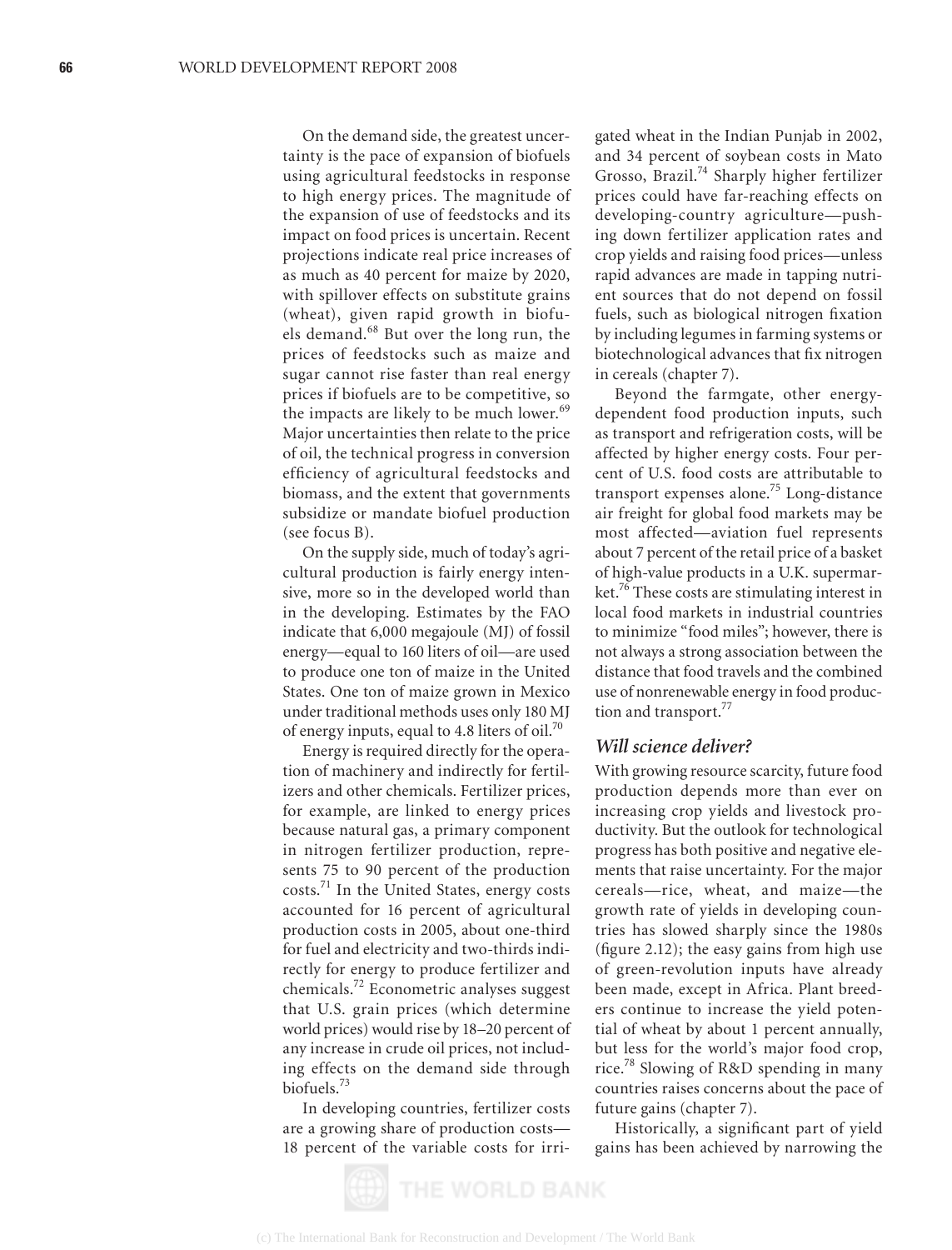#### **Figure 2.12 Growth rates of yields for major cereals are slowing in developing countries**



Note: Data smoothed by locally weighted regressions.

gap between average farm yields and the experimental yield potential of the crop, up to a point where average farm yields reach about 80 percent of experimental yields. China's major rice-producing provinces and much of the wheat and maize produced in industrial countries have already reached this point, so the gap is closing. $\frac{79}{2}$ Other rice-producing areas of Asia are well below 80 percent of experimental yields, and their yield growth has slowed because of deteriorating soil and water quality and imbalanced nutrient use.<sup>80</sup>

Exploitable yield gaps are especially high in medium- to high-potential areas of agriculture-based countries. Onfarm demonstrations using available "best bet" technologies suggest a wide yield gap for maize in Sub-Saharan Africa (figure 2.13). But closing the gaps is a matter not just of transferring these technologies to farmers, but of putting in place the institutional structures—especially well-functioning input and output markets, access to finance, and ways to manage risks—that farmers need to adopt the technology (chapters 5 and 6).

The world is poised for another technological revolution in agriculture using the new tools of biotechnology to deliver significant yield gains (chapter 7). Already 100 million hectares of crops, or about 8 percent of the cropped area, are sown with transgenic seeds (often known as genetically modified organisms or GMOs). But there is considerable uncertainty about whether this revolution will become a reality for food production in the developing world because of low public investment in these technologies and controversies over their possible risks (see focus E). However, biotechnology applications using genomics and other tools are not controversial, and their declining costs and wider application should ensure continuing yield gains through better resistance to disease and tolerance for drought and other stresses (chapter 7).

# *The bottom line: a more uncertain future?*

Future trends could be accentuated if several adverse outcomes eventuate. High energy prices combined with more biofuels production from food crops could lead to large food crop price increases through effects on both supply and demand. Global warming could occur faster than expected and add to water shortages, hitting irrigated agriculture with lower yields and increasing risk in rainfed agriculture. Rapid income growth in Asian countries with limited land and water resources could lead to a surge in food imports that, combined with higher energy and fertilizer prices, drive up food prices. Or, all three could happen together.

Interdependence also implies likely tradeoffs between poverty, food security, and environmental sustainability. For example, land constraints can be relaxed in many

#### **Figure 2.13 Exploitable yield gaps are high for maize in Africa**



Source: Sasakawa Africa, personal communication.

Notes: Number of plots in parentheses. Open pollinated improved varieties in all cases except Nigeria, which uses hybrids. Data for 2001 for Ethiopia, Mozambique, Nigeria, and Uganda; 2002 for Malawi; and an average of 2001, 2002, and 2004 for Mali.

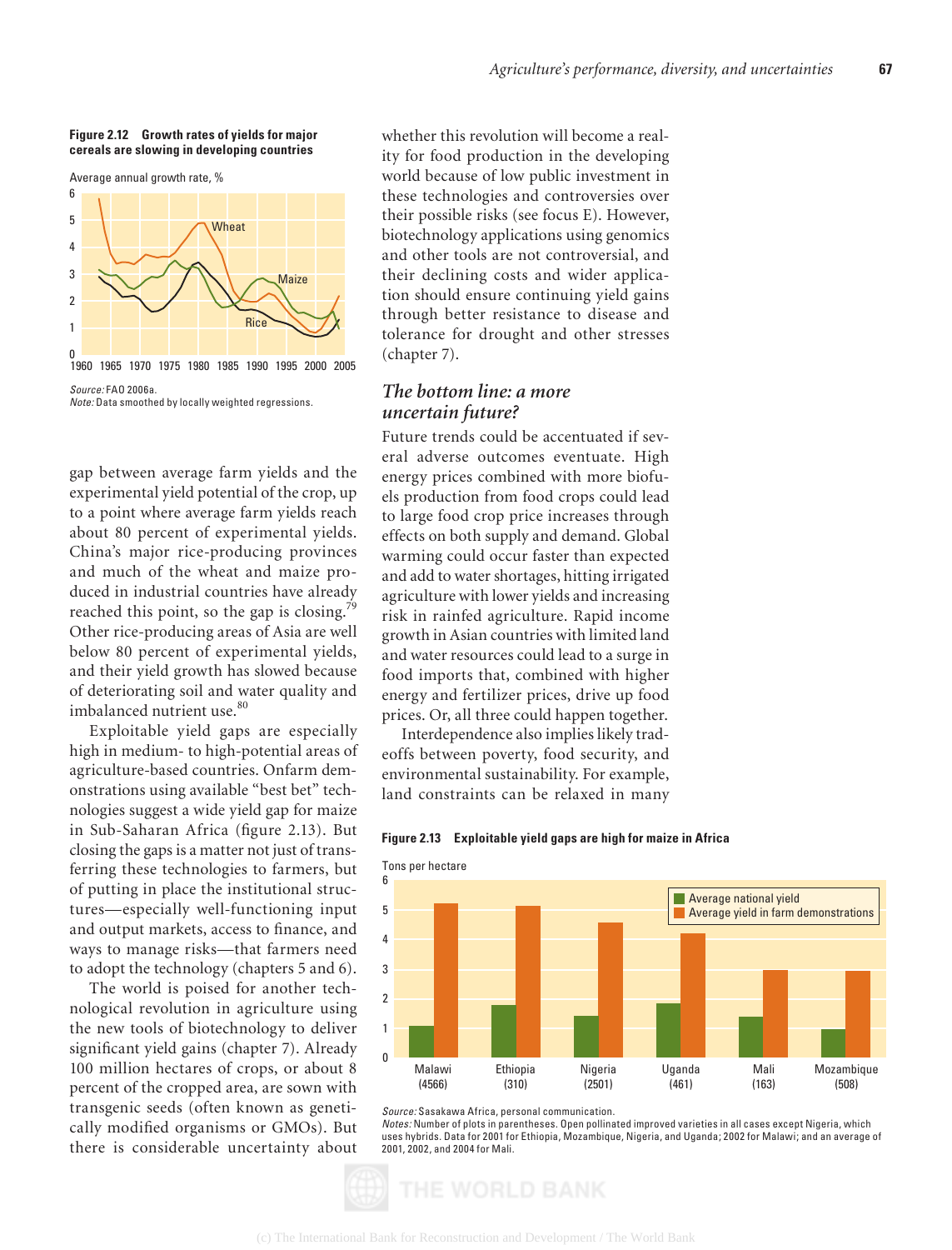regions in response to rising prices, but only at significant environmental cost.

Because of these uncertainties, global, national, and local production shocks could become more frequent. Countries will need to increase their capacity to manage shocks through production risk mitigation (better water control or drought-tolerant varieties), trade, and insurance (chapter 5). Countries with rising incomes will be best able to manage these shocks because higher food prices will have less impact on real incomes. The least-developed countries would be hit hardest.

## *A growing divide among regions?*

Differences in agricultural performance among countries are projected to persist and even deepen under a business-as-usual scenario, especially between the agriculturebased countries and the rest. Within Sub-Saharan Africa, continuing rural population growth greater than 1.8 percent a year in some countries adds to already serious pressure on available land. $81$  Together with poor agricultural resources and a high dependence on domestic agriculture, the risks of food insecurity in such landlocked countries as Burundi, Ethiopia, and Niger will greatly increase unless massive efforts are mounted to intensify production on existing land.<sup>82</sup> IFPRI projections highlight the close link between agricultural productivity and nutritional outcomes in Sub-Saharan Africa and the urgency of increased investments to reach the Millennium Development Goal of cutting hunger by half.

## **Conclusion—a continuing production challenge**

Does success over the past three decades in meeting rapidly growing food demands mean that food production is no longer a problem? The review of food and agricultural production trends and challenges in this chapter suggests four reasons why the production problem still belongs on the development agenda.

The first is the lagging performance of agriculture-based countries, especially in Sub-Saharan Africa, relative to population

growth, in a context where food production is important for food security (chapter 1). With limited tradability because of the types of food consumed and high transaction costs, the need for Sub-Saharan Africa to feed itself based largely on its own production remains a stark reality. Poor performance is a source of food insecurity only partially compensated by food imports and food aid.

Faster growth of agricultural production in Sub-Saharan Africa is also essential for overall growth and poverty reduction in the region, as seen in chapter 1. The recent progress in accelerating growth in Sub-Saharan Africa must be sustained in countries already experiencing rapid growth and broadened to (often conflict or post conflict) countries that have not yet participated.

The second reason for a continued focus on agricultural production is the poor agricultural performance across all country types in areas with difficult agroclimatic conditions or inadequate infrastructure that constrains market access. In these regions, livelihoods depend on agricultural production, either as a source of income or for food for home consumption. The challenge is to improve the productivity of subsistence agriculture, diversify to new markets where possible, and open opportunities for nonfarm work and migration as pathways out of poverty (chapter 3).

The third reason is that even highpotential areas that led the global increase in food production (such as the transforming countries of Asia) are facing a triple production challenge. They must sustain productivity and income growth in the face of declining prices in grains and traditional tropical exports, they must seize the opportunity to diversify in high-value horticulture and livestock in response to rapidly growing domestic and international demand, and they must reduce the environmental footprint of intensive crop and livestock systems.

The last reason is more speculative, but still important. Even at the global level, future agricultural success may be compromised by greater resource scarcity, heightened risks from climate change,